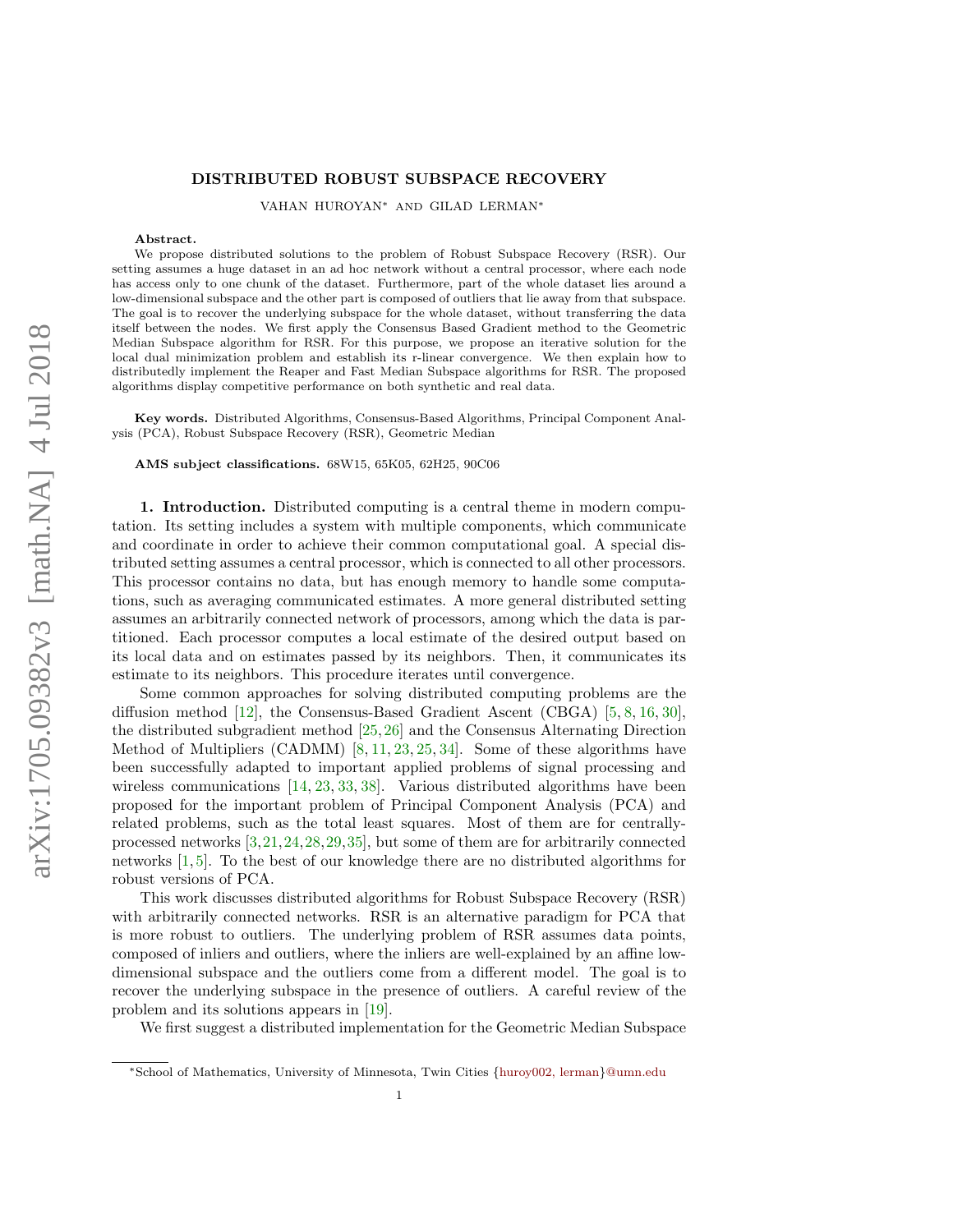(GMS) [\[37\]](#page-23-4) algorithm for RSR, which applies to arbitrarily connected networks. We propose an iterative algorithm for the local dual problem and establish its r-linear convergence (defined later in [Definition 2\)](#page-6-0). We also propose distributed implementations for two other RSR algorithms: Reaper [\[20\]](#page-22-15) and FMS [\[18\]](#page-22-16). This is done by iterative application of distributed PCA. On the other hand, the GMS implementation does not iterate the distributed scheme and is thus more efficient in terms of the communication cost. We remark that the theorems for robustness of GMS, Reaper and FMS carry over to our distributed setting.

The paper is organized as follows:  $\S2$  $\S2$  contains a short introduction to CBGA and its convergence analysis; §[3](#page-2-0) proposes the distributed CBGA algorithm for GMS and discusses its various properties; §[4](#page-6-1) proposes immediate distributed implementations for the Reaper and FMS algorithms; and §[5](#page-8-0) concludes with numerical experiments that test the proposed algorithms for distributed RSR. Appendices [A.1](#page-12-0) and [A.2](#page-13-0) use ideas of §[2](#page-1-0) to solve the problems of distributed PCA and distributed geometric median. [Appendix A.3](#page-14-0) explains how to apply CADMM instead of CBGA for a distributed version of GMS. [Appendix B](#page-14-1) provides details of proofs of all theoretical statements.

<span id="page-1-0"></span>2. Review of Consensus-Based Gradient Ascent (CBGA). The setting of CBGA  $[30]$  assumes a connected network, with K nodes and M edges. It also assumes a convex set of matrices  $S \subseteq \mathbb{R}^{D \times D}$  and convex functions  $F_1, \ldots, F_K$  on S, associated with the K nodes. The goal is to minimize  $\sum_{k=1}^{K} F_k$  over S, where each node k has only access to  $F_k$  and may communicate to its neighbors. The consensus-based formulation of this problem uses local neighborhoods as follows. For  $1 \leq k \leq K$ , let  $\mathcal{N}_k$  denote the set of all nodes connected (by an edge) to the node k. The desired problem,  $\min_{\mathbf{Q} \in S} \sum_{k=1}^{K} F_k(\mathbf{Q})$ , can be computed locally as follows:

<span id="page-1-1"></span>(1) 
$$
\min_{\mathbf{Q}_1,\dots,\mathbf{Q}_K \in S} \sum_{k=1}^K F_k(\mathbf{Q}_k), \text{ where } \mathbf{Q}_k = \mathbf{Q}_q, \forall 1 \leq k \leq K, q \in \mathcal{N}_k, q < k.
$$

The constraints in the right side of [\(1\)](#page-1-1) are called consensus constraints. The consensus constraints have the following formulation by a matrix equation. For  $1 \leq m \leq M$ , let  $e_m$  denote the edge indexed by m. We write  $e_m = \{k, q\}$  whenever  $e_m$  connects the nodes indexed by k and q. For  $1 \leq k \leq K$  and  $1 \leq m \leq M$ ,  $C_{mk}$  is the following  $D \times D$  matrix

<span id="page-1-2"></span>(2) 
$$
C_{mk} = c_{mk}I, \text{ where } c_{mk} = \begin{cases} 1, & \text{if } e_m = \{k, q\} \text{ and } k < q; \\ -1, & \text{if } e_m = \{k, q\} \text{ and } q < k; \\ 0, & \text{otherwise.} \end{cases}
$$

Let C denote the  $DM \times DK$  block matrix with blocks  ${C_{mk}}_{m=1,k=1}^{M,K}$  and let  $\bar{Q}$  =  $[Q_1^T, \ldots, Q_K^T]^T$ , then the consensus constraints can be formulated as  $C\overline{Q} = 0$ .

The minimization problem of [\(1\)](#page-1-1) is inseparable and thus hard to compute in a distributed setting. That is, one cannot find the exact solution by just computing and adding results from each node. Instead, one needs to invoke the dual problem, which we describe next. The Lagrangian for problem [\(1\)](#page-1-1) is

$$
L(\mathbf{\Lambda}, \bar{\mathbf{Q}}) = \sum_{k=1}^{K} F_k(\mathbf{Q}_k) + \text{tr}(\mathbf{\Lambda}^T \mathbf{C} \bar{\mathbf{Q}}),
$$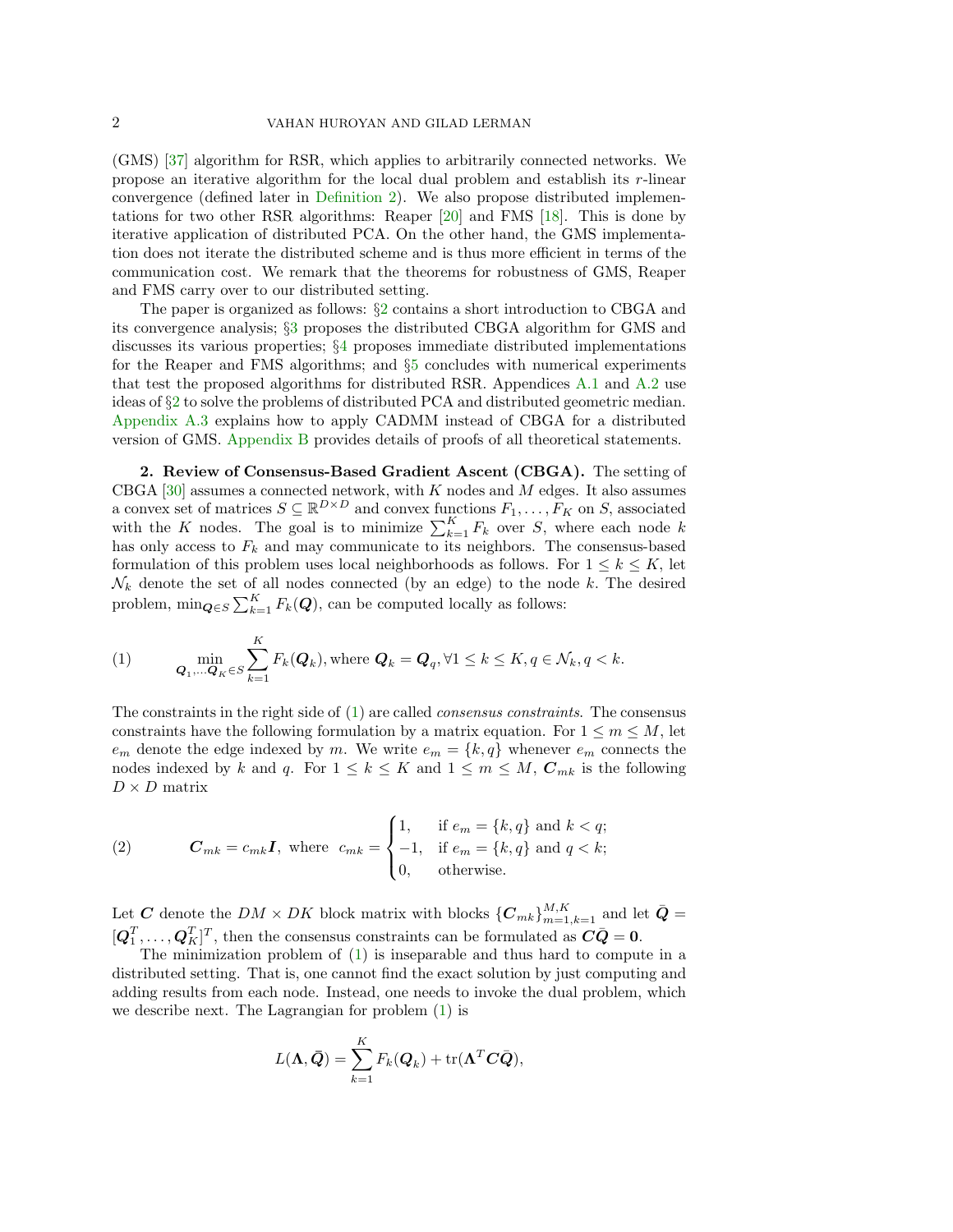where  $\mathbf{\Lambda} = [\mathbf{\Lambda}_1^T, \dots, \mathbf{\Lambda}_M^T]^T \in \mathbb{R}^{MD \times D}$ , and the dual function is

<span id="page-2-1"></span>(3) 
$$
d(\mathbf{\Lambda}) = \min_{\bar{\mathbf{Q}} \in S^K} L(\mathbf{\Lambda}, \bar{\mathbf{Q}}).
$$

Finally, the dual problem of [\(1\)](#page-1-1) is

<span id="page-2-2"></span>(4) 
$$
\hat{\Lambda} = \underset{\mathbf{\Lambda} \in \mathbb{R}^{MD \times D}}{\arg \max} d(\mathbf{\Lambda}).
$$

Recall that strong duality means that the minimizer of [\(3\)](#page-2-1) with  $\hat{\Lambda}$  found by the dual problem  $(4)$  coincides with the minimizer of  $(1)$ . In order to solve  $(3)$ , the CBGA procedure uses the following separability of the dual function:  $d(\mathbf{\Lambda}) = \sum_{k=1}^{K} d_k(\mathbf{\Lambda}),$ where

<span id="page-2-5"></span>(5) 
$$
d_k(\mathbf{\Lambda}) = \min_{\mathbf{Q}_k \in S} (F_k(\mathbf{Q}_k) + \text{tr}(\mathbf{\Lambda}_m^T \mathbf{A}_k)),
$$

<span id="page-2-6"></span>(6) 
$$
\mathbf{A}_k = \sum_{m \in \mathcal{E}_k} c_{mk} \mathbf{\Lambda}_m^T,
$$

 ${c_{mk}}_{m=1,k=1}^M$  are defined in [\(2\)](#page-1-2) and  $\mathcal{E}_k$  denotes the set of all edges that contain the node k. Such separation gives rise to a distributed solution of  $(3)$ . In order to solve [\(4\)](#page-2-2), the CBGA procedure applies subgradient descent over  $\Lambda$ . According to [\[6\]](#page-22-17), one possible subgradient is  $C\overline{Q}(\Lambda)$ , where  $\overline{Q}(\Lambda)$  is the solution of [\(3\)](#page-2-1) for the given  $\Lambda$ . Moreover, if  $d(\Lambda)$  is differentiable, then  $CQ(\Lambda)$  is the gradient. Therefore, the CBGA algorithm simultaneously solves problems  $(3)$  and  $(4)$ . It starts with an initial guess of  $\Lambda$ , then solves the separable problem of [\(3\)](#page-2-1), next uses it for subgradient descent update of [\(4\)](#page-2-2), which results in a new value of  $\Lambda$ , and iterates the two main steps until convergence. The CBGA procedure converges if the following conditions are satisfied (see [\[6\]](#page-22-17)): 1. the set H is convex and the functions  $F_k$  are convex; 2. strong duality holds for [\(1\)](#page-1-1); 3. the subgradients of  $d(\Lambda)$  are uniformly bounded for all values of  $\Lambda$ . We emphasize that this procedure assumes a solution of the separable problem in [\(3\)](#page-2-1) and without such a solution it is inapplicable.

<span id="page-2-0"></span>**3. Distributed GMS.** We review the GMS problem in  $\S 3.1$ , propose a distributed solution in §[3.2,](#page-3-0) establish convergence guarantees in §[3.3](#page-6-2) and discuss the time complexity and possible reduction of the communication cost in  $\S 3.4$ .

<span id="page-2-3"></span>3.1. Review of GMS. In order to motivate the GMS algorithm for RSR, we first review the following convex formulation of PCA for full-rank data due to [\[37\]](#page-23-4). Assume that  $\mathcal{X} = {\{\mathbf{x}_i\}}_{i=1}^N$  is a dataset of N points in  $\mathbb{R}^D$ , centered at 0 and recall that the PCA d-subspace is the d-dimensional linear subspace minimizing the sum of squared residuals. If the dataset  $\mathcal X$  is full rank, then according to Theorem 10 of [\[37\]](#page-23-4) the PCA  $d$ -subspace is spanned by the bottom  $d$  eigenvectors of the following matrix  $\hat{\mathbf{Q}}$  (or equivalently, the top d eigenvectors of  $-\hat{\mathbf{Q}}$ ):

<span id="page-2-4"></span>(7) 
$$
\hat{Q} = \underset{Q \in \mathbb{H}}{\arg \min} \sum_{x \in \mathcal{X}} \|Qx\|^2, \text{ where } \mathbb{H} = \{Q \in \mathcal{S}^D, \text{tr}(Q) = 1\}.
$$

Here and throughout the paper  $S^D$  denotes the set of D-dimensional symmetric matrices,  $S_+^D$  denotes the set of D-dimensional positive semi-definite matrices and  $S_{++}^D$ denotes the set of D-dimensional positive definite matrices.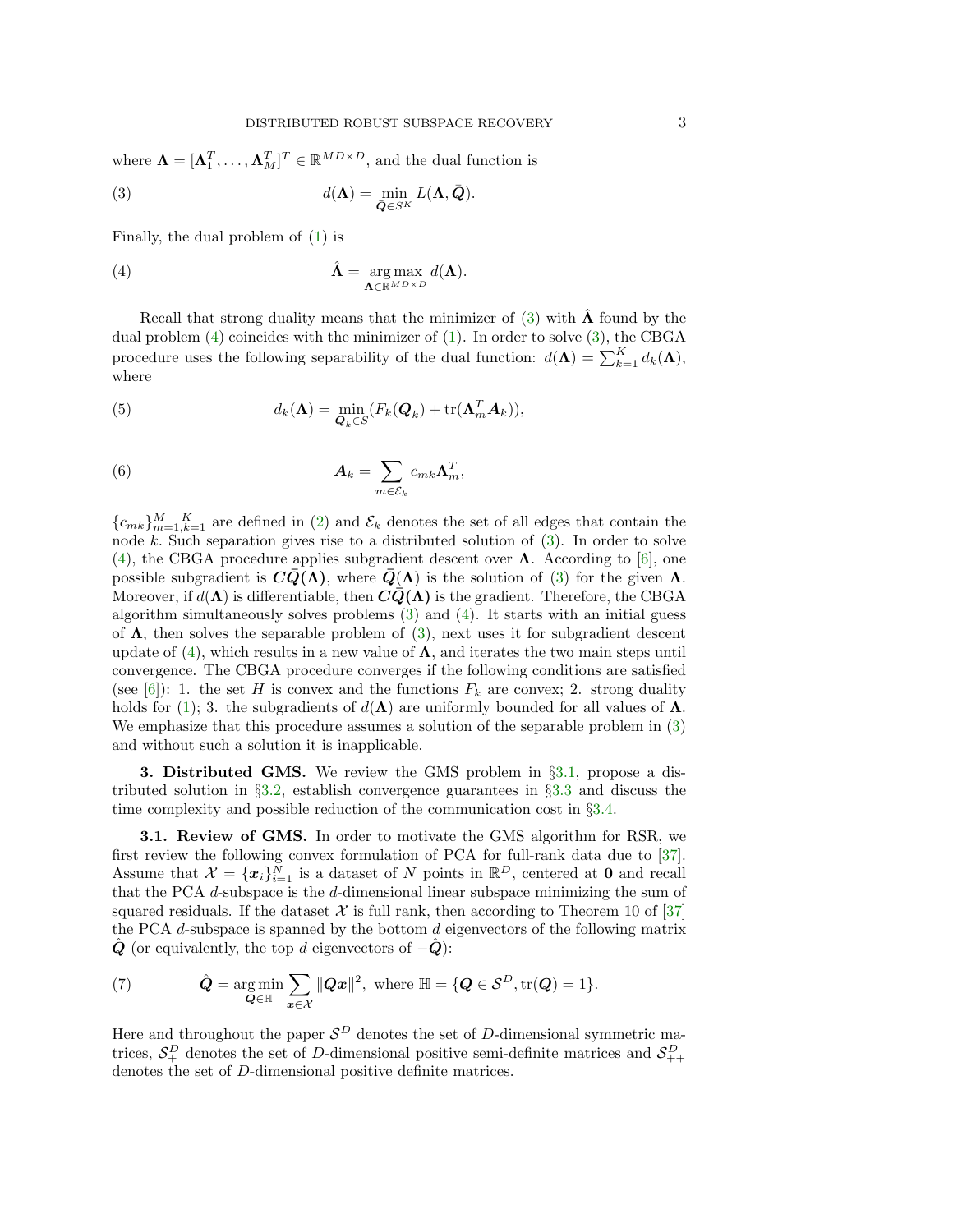The GMS procedure modifies [\(7\)](#page-2-4) by replacing the squared deviations  $||Qx||^2$  in [\(7\)](#page-2-4) with the more robust unsquared deviations  $\|\boldsymbol{Qx}\|$ , while smoothing the resulted objective function around **0** with a parameter  $\delta > 0$ . The convex minimization prob-lem of GMS [\[37\]](#page-23-4) for the dataset  $\mathcal{X} = {\{\boldsymbol{x}_i\}}_{i=1}^N \subset \mathbb{R}^D$  and the regularization parameter  $\delta$  is

<span id="page-3-2"></span>(8) 
$$
\tilde{\boldsymbol{Q}} = \underset{\boldsymbol{Q} \in \mathbb{H}}{\arg \min} F^{\delta}(\boldsymbol{Q}),
$$

where  $\mathbb H$  is defined in [\(7\)](#page-2-4) and

<span id="page-3-1"></span>(9) 
$$
F^{\delta}(\mathbf{Q}) = \sum_{\mathbf{x} \in \mathcal{X}, ||\mathbf{Q}\mathbf{x}|| \geq \delta} ||\mathbf{Q}\mathbf{x}|| + \sum_{\mathbf{x} \in \mathcal{X}, ||\mathbf{Q}\mathbf{x}|| < \delta} \left( \frac{||\mathbf{Q}\mathbf{x}||^2}{2\delta} + \frac{\delta}{2} \right).
$$

Given a target dimension  $1 \leq d \leq D-1$ , the output of GMS is a d-dimensional subspace spanned by the bottom d eigenvectors of  $\tilde{Q}$  (or the top ones of  $-\tilde{Q}$ ).

Clearly, the objective function in [\(7\)](#page-2-4) is strictly convex for full-rank data. The objective function in [\(9\)](#page-3-1) is strictly convex under the following stronger condition, which is referred to as the two-subspaces criterion [\[37\]](#page-23-4):

<span id="page-3-3"></span>DEFINITION 1. A dataset  $Y$  satisfies the two-subspaces criterion if

(10) 
$$
(\mathcal{Y} \cap L_1) \cup (\mathcal{Y} \cap L_2) \neq \mathcal{Y}
$$
 for all  $D-1$  dimensional subspaces  $L_1, L_2 \in \mathbb{R}^D$ .

When this criterion is satisfied, the unique minimizer of  $(8)$  can be computed by a very simple IRLS procedure (see Algorithm 2 in [\[37\]](#page-23-4)). If the dataset is not centered, one may appropriately center it at each iteration of the IRLS procedure. Alternatively and more commonly, one may initially center the original data by the geometric median.

Zhang and Lerman [\[37\]](#page-23-4) discuss the conditions under which GMS recovers the underlying subspace and show that they hold with high probability under a certain probabilistic model describing inliers and outliers (see  $\S1.3$  and  $\S2$  of [\[37\]](#page-23-4)). These conditions can be non-technically described as follows. First, the inliers need to spread throughout the whole underlying subspace, that is, they cannot concentrate on a lower dimensional subspace of the underlying subspace. Second, the outliers need to spread throughout the complement of the underlying subspace within the ambient space. Third, the magnitude of outliers needs to be restricted and they may not concentrate around lines. Zhang and Lerman [\[37\]](#page-23-4) propose some ways of preprocessing the data to avoid some restrictions imposed by these conditions (see §5.2 of [\[37\]](#page-23-4)).

The GMS solution to [\(9\)](#page-3-1) can be interpreted as a robust inverse covariance estimator. Indeed, the solution to the least-squares problem [\(7\)](#page-2-4) is a scaled version of the inverse sample covariance (see Theorem 10 of [\[37\]](#page-23-4)). The IRLS procedure, which aims to solve [\(9\)](#page-3-1), scales the cross products of the sample covariance at each iteration in a way which may avoid the effect of outliers, and then inverts the resulting matrix or a regularized version of it.

<span id="page-3-0"></span>3.2. Consensus-Based Subgradient Algorithm for Distributed GMS. We assume a dataset  $\mathcal{X}$  with  $\{\mathcal{X}_k\}_{k=1}^K$  distributed at K nodes. We further assume that for  $1 \leq k \leq K$ ,  $\mathcal{X}_k$  satisfies the two-subspaces criterion (see Definition [\(1\)](#page-3-3)), so they are full rank. For general  $\mathcal{X}_1, \ldots, \mathcal{X}_K$  which may not satisfy this criterion, we suggest reducing their dimensions (see e.g., the discussion in §[A.1\)](#page-12-0) so that they are full-rank. In typical cases of noisy inliers concentrated around a subspace, the preprocessed  $\mathcal{X}_1, \ldots, \mathcal{X}_K$  with full rank will also satisfy the two-subspaces criterion.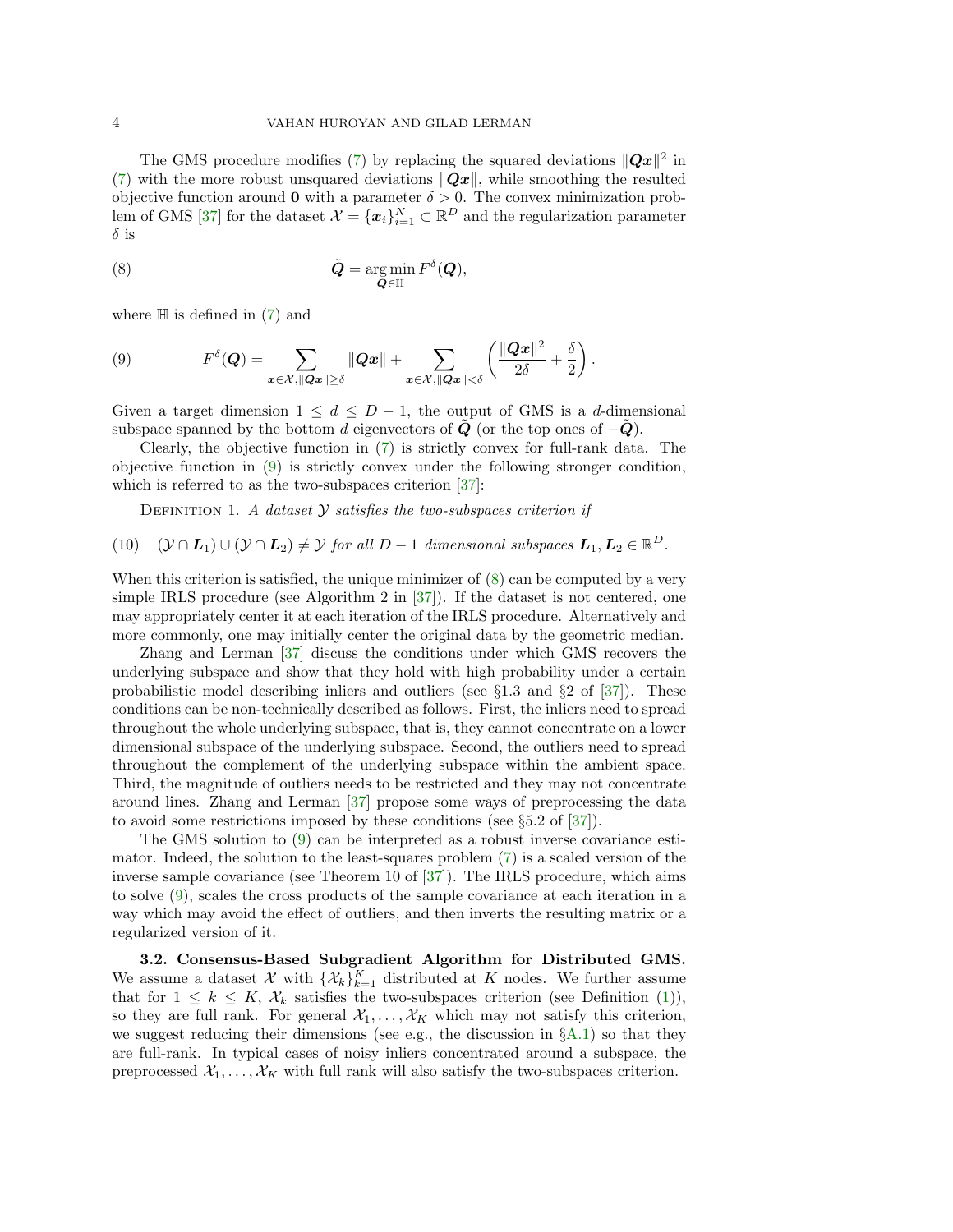We follow  $\S2$  $\S2$  and solve the minimization problem for the dual function of GMS in each node, while communicating these solutions via CBGA. Following [\(5\)](#page-2-5), [\(8\)](#page-3-2) and [\(9\)](#page-3-1), we need to solve at each node the following optimization problem:

(11) 
$$
d_k(\mathbf{\Lambda}) = \min_{\mathbf{Q} \in \mathbb{H}} G_k^{\delta}(\mathbf{Q}) \text{ for } G_k^{\delta}(\mathbf{Q}) = F_k^{\delta}(\mathbf{Q}) + \text{tr}(\mathbf{Q}\mathbf{\Lambda}_k),
$$

where

<span id="page-4-0"></span>
$$
F_k^\delta(\boldsymbol{Q}) = \sum_{\boldsymbol{x} \in \mathcal{X}_k, \|\boldsymbol{Q} \boldsymbol{x}\| \geq \delta} \| \boldsymbol{Q} \boldsymbol{x} \| + \sum_{\boldsymbol{x} \in \mathcal{X}_k, \|\boldsymbol{Q} \boldsymbol{x}\| < \delta} \left( \frac{\|\boldsymbol{Q} \boldsymbol{x}\|^2}{2 \delta} + \frac{\delta}{2} \right).
$$

To find the minimizer of [\(11\)](#page-4-0) sufficiently fast, we introduce an iterative algorithm similar to Algorithm 2 of  $[37]$  and guarantee its r-linear convergence. Let  $\mathbf{Q}_k^0 = \mathbf{I}/D$ (or arbitrarily fix  $Q_k^0 \in S_{++}^{\overrightarrow{D}} \cap \mathbb{H}$ ) and for iteration  $1 \leq t \leq T$ , let  $Q_k^t$  be the solution of the following Lyapunov equation in  $Q$ , where  $c_k \in \mathbb{R}$  is chosen such that  $tr(Q_k^t) = 1$ :

<span id="page-4-1"></span>
$$
(12) \quad \boldsymbol{Q} \left( \sum_{\boldsymbol{x} \in \mathcal{X}_k} \frac{\boldsymbol{x} \boldsymbol{x}^T}{2 \max(\|\boldsymbol{Q}_k^{t-1} \boldsymbol{x}\|, \delta)} \right) + \left( \sum_{\boldsymbol{x} \in \mathcal{X}_k} \frac{\boldsymbol{x} \boldsymbol{x}^T}{2 \max(\|\boldsymbol{Q}_k^{t-1} \boldsymbol{x}\|, \delta)} \right) \boldsymbol{Q} = c_k \boldsymbol{I} - \boldsymbol{A}_k.
$$

The following lemma establishes the existence and uniqueness of  $c_k \in \mathbb{R}$  and  $\mathbf{Q}_k^t \in \mathcal{S}_{++}^D \cap \mathbb{H}$ , which satisfy [\(12\)](#page-4-1). It is proved in §[B.2.](#page-15-0)

LEMMA 1. Let  $\mathcal{X} = \{x_i\}_{i=1}^N$  be a full rank dataset in  $\mathbb{R}^D$ ,  $Q \in \mathcal{S}_{++}^D \cap \mathbb{H}$  and  $\mathbf{A} \in \mathcal{S}^D$  with  $\text{tr}(\mathbf{A}) = 0$  and

<span id="page-4-4"></span>(13) 
$$
\|\mathbf{A}\|_2 \leq 1 \bigg/ \operatorname{tr} \left( \left( \sum_{\mathbf{x} \in \mathcal{X}} \frac{\mathbf{x} \mathbf{x}^T}{2 \max(\|\mathbf{x}\|, \delta)} \right)^{-1} \right).
$$

There exists a unique  $c' \in \mathbb{R}$  such that the following equation with  $c = c'$ 

<span id="page-4-2"></span>(14) 
$$
P\left(\sum_{x\in\mathcal{X}}\frac{xx^T}{2\max(\Vert\boldsymbol{Q}x\Vert,\delta)}\right)+\left(\sum_{x\in\mathcal{X}}\frac{xx^T}{2\max(\Vert\boldsymbol{Q}x\Vert,\delta)}\right)\boldsymbol{P}+\boldsymbol{A}=c\boldsymbol{I}
$$

has a unique solution  $P \in \mathcal{S}_{++}^D \cap \mathbb{H}$ .

<span id="page-4-5"></span>If  $\mathbf{Q}_{*}$  is the solution of [\(14\)](#page-4-2) with  $c=0$  and  $\mathbf{A}=\mathbf{A}_{k}$ , then

(15) 
$$
c' = -2(\text{tr}(\boldsymbol{Q}_*)-1)\bigg/\text{tr}\left(\left(\sum_{\boldsymbol{x}\in\mathcal{X}}\frac{\boldsymbol{x}\boldsymbol{x}^T}{2\max(\|\boldsymbol{Q}_*\boldsymbol{x}\|,\delta)}\right)^{-1}\right).
$$

[Algorithm 1](#page-5-0) summarizes the above procedure of solving  $(11)$ . In §[3.3](#page-6-2) we establish the *r*-linear convergence of  ${Q_k^t}_{t \in \mathbb{N}}$  to the minimizer of  $(11)$ .

Given this solution of the local problem, the iterative CBGA algorithm for GMS is straightforward. As explained in §[2,](#page-1-0) at each iteration  $s \geq 1$  and edge  $e_m = \{k, q\}$ , indexed by  $1 \leq m \leq M$ , the CBGA algorithm needs to update the corresponding  $\Lambda_m^s$ by the following gradient descent procedure

<span id="page-4-3"></span>(16) 
$$
\mathbf{\Lambda}_m^s = \mathbf{\Lambda}_m^{s-1} + \mu \cdot (c_{mk} \mathbf{Q}_k^{s-1} - c_{mk} \mathbf{Q}_q^{s-1}).
$$

Note that the update of  $\Lambda_m^s$  in [\(16\)](#page-4-3) uses  $\Lambda_m^{s-1}$  and the local solutions  $\{Q_k^{s-1}\}_{k=1}^K$  of the previous iteration  $s-1$ . The idea is to use  $\Lambda_m^s$  in solving the local problems. However,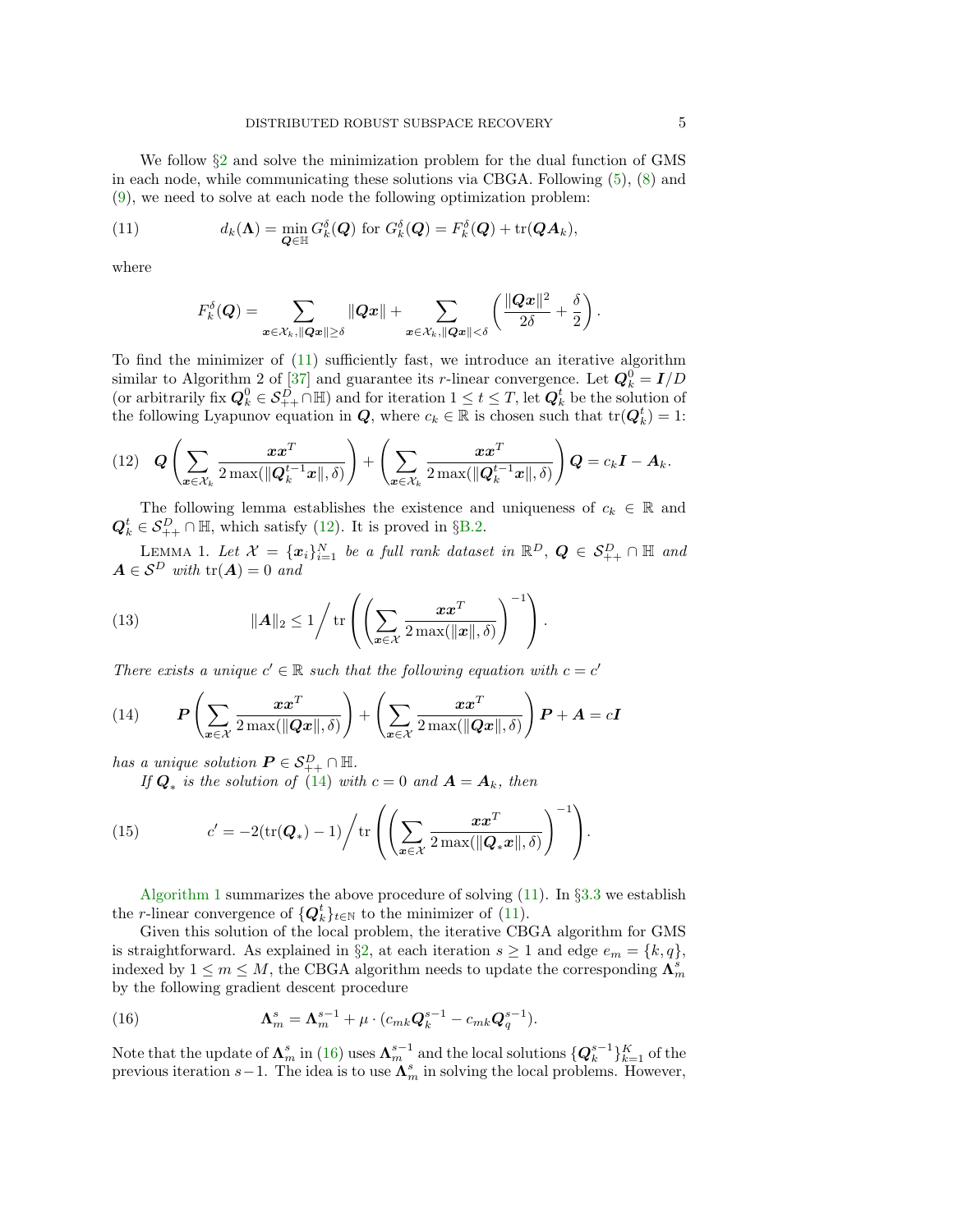these problems only require the matrices  $A_k^s = \sum_{k=1}^{n} A_k^s$  $m{\in} {\cal E}_k$  $c_{mk}(\mathbf{\Lambda}_m^s)^T$  for  $k = 1, \ldots, K$ . The combination of [\(16\)](#page-4-3), the latter expression for  $A_k^s$  (see also [\(6\)](#page-2-6)), the fact that  $c_{mk}^2 = 1$ whenever the mth edge is incident to the kth vertex and appropriate replacement of the set of edges  $\mathcal{E}_k$  with the set of vertices  $\mathcal{N}_k$  results in the following update formula

<span id="page-5-1"></span>(17) 
$$
A_k^s = A_k^{s-1} + \rho \sum_{q \in \mathcal{N}_k} \left( Q_k^{s-1} - Q_q^{s-1} \right).
$$

The CBGA procedure for GMS thus iteratively updates the matrices  ${A_k^s}_{k=1}^K$ , by using the solutions of the local problems according to [\(17\)](#page-5-1), and solves the local problems by using the matrices  ${A_k^s}_{k=1}^K$ . This simple procedure, which we refer to as CBGA-GMS is summarized in [Algorithm 2.](#page-5-2) In  $\S$ [B.3](#page-16-0) we discuss how a sufficiently small step-size in [Algorithm 2](#page-5-2) ensures that the above condition [\(13\)](#page-4-4), which is necessary for solving the local problems, is satisfied at each node for all iterations of [Algorithm 1.](#page-5-0) We also explain in  $\S$ [B.3](#page-16-0) why the required upper bound in [\(13\)](#page-4-4) can be relaxed in practice and based on this observation we suggest a practical choice for the step-size in [\(36\)](#page-16-1).

<span id="page-5-0"></span>Algorithm 1 Algorithm for computing the minimizer of [\(11\)](#page-4-0)

**Input:**  $\mathcal{X} = \{\boldsymbol{x}_1,\ldots,\boldsymbol{x}_N\} \subseteq \mathbb{R}^D$ : data,  $\boldsymbol{A}_k \in \mathcal{S}^D$  with  $\text{tr}(\boldsymbol{A}_k) = 0, T_{GMS}$ : stopping iteration number,  $\delta$ : regularization parameter (default: 10<sup>-10</sup>) Set:  $Q_k^0 = I/D$  and  $t = 0$ while  $t\leq T_{GMS}$  or  $G_k^{\delta}(\boldsymbol{Q}_k^{t+1})>G_k^{\delta}(\boldsymbol{Q}_k^{t})$  do • Let  $\mathbf{Q}_{*}$  be the solution of [\(14\)](#page-4-2) with  $\mathbf{Q} = \mathbf{Q}_{k}^{t}$ ,  $c = 0$  and  $\mathbf{A} = \mathbf{A}_{k}$ • Compute  $c'$  according to [\(15\)](#page-4-5) • Let  $\hat{\mathbf{Q}}_k^{t+1}$  be the solution of [\(14\)](#page-4-2) with  $\mathbf{Q} = \mathbf{Q}_k^t$ ,  $c = c'$  and  $\mathbf{A} = \mathbf{A}_k$ •  $t := t + 1$ end while  $\textbf{return} \;\; \hat{\boldsymbol{Q}}_k := \boldsymbol{Q}_k^t$ 

<span id="page-5-2"></span>Algorithm 2 Consensus-Based Subgradient Algorithm for GMS (CBGA-GMS)

**Input:** Network with K nodes and M edges,  $\mathcal{X}_1, \ldots, \mathcal{X}_K$  : datasets in the K nodes,  $T_{CBGA}, T_{GMS}$ : stopping iteration numbers,  $\delta$ : regularization parameter (default:  $10^{-10}$ ) and  $\mu$ : sufficiently small constant step-size Set: For all  $1 \leq m \leq M$ ,  $\Lambda_m^0 = 0$  and for all  $1 \leq k \leq K$ ,  $A_k^0 = 0$  and  $Q_k^0$  is the solution of [Algorithm 1](#page-5-0) with input  $\mathcal{X}_k$ ,  $\mathbf{A}_k^0$ ,  $T_{GMS}$  and  $\delta$ for  $s = 1$  :  $T_{CBGA}$  do for  $k = 1 : K$  do • Transmit  $\boldsymbol{Q}_k^{s-1}$  to  $\mathcal{N}_k$ • Compute  $A_k^s$  according to [\(17\)](#page-5-1) •  $Q_k^s$  is the output of [Algorithm 1](#page-5-0) with input  $\mathcal{X}_k, A_k^s, T_{GMS}$  and  $\delta$ end for end for

**return**  $L_k :=$  the span of the bottom d eigenvectors of  $Q_k^{T_{CBGA}}, 1 \leq k \leq K$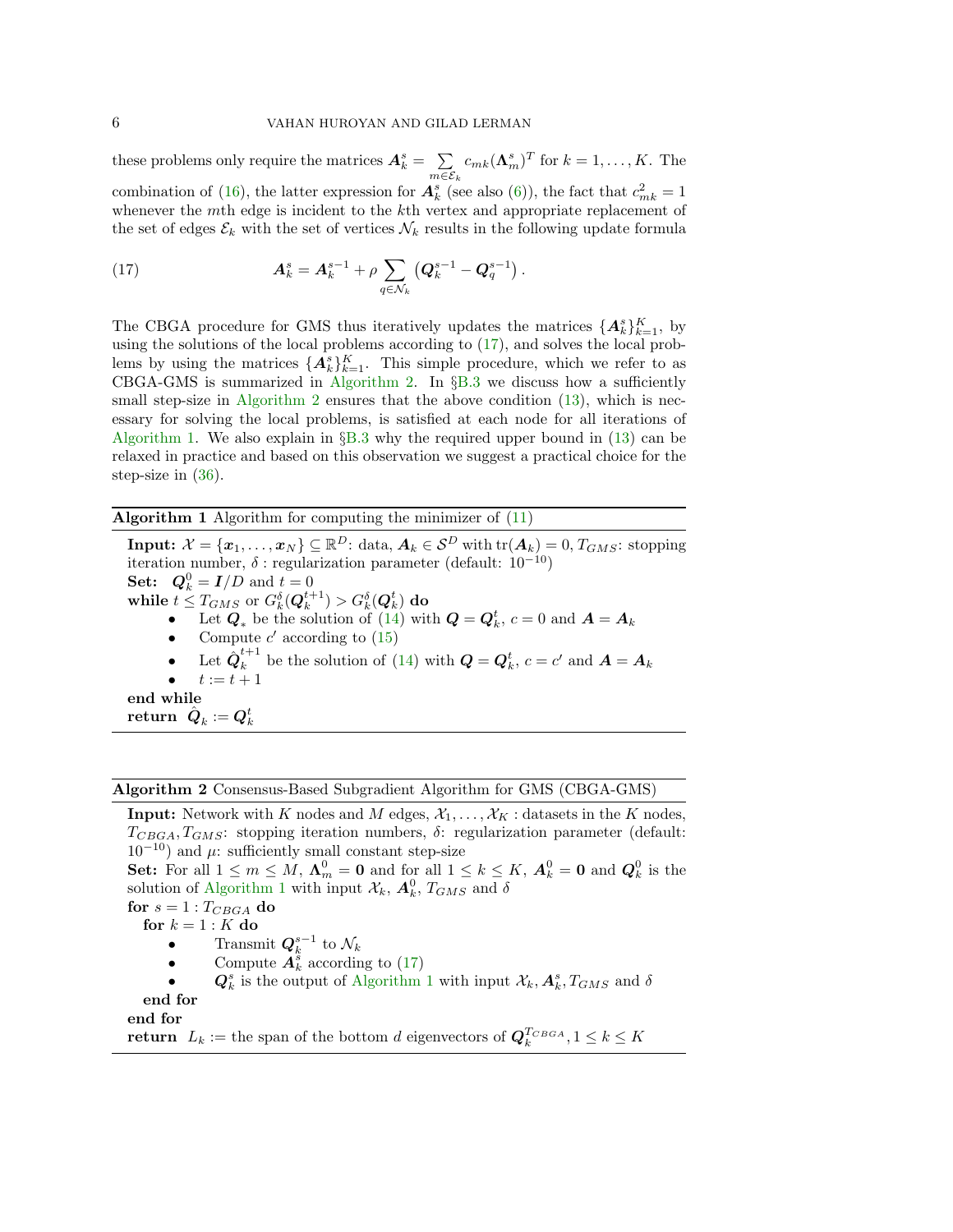<span id="page-6-2"></span><span id="page-6-0"></span>**3.3. Properties of CBGA-GMS.** We establish r-linear convergence of [Algo](#page-5-0)[rithm 1](#page-5-0) and briefly discuss the mere convergence of [Algorithm 2](#page-5-2) and its recovery guarantees. For completeness, we include the definition of r-linear convergence.

DEFINITION 2. A sequence  $\{x_k\}_{k=1}^{\infty} \subset \mathbb{R}$  r-linearly converges to x if there exists a sequence  $\{v_k\}_{k=1}^{\infty} \subset \mathbb{R}$ , such that  $|x_k - x| < v_k$  for all k and there exists  $q \in (0, 1)$ such that  $v_{k+1} \leq qv_k$  for all k sufficiently large.

The following theorem guarantees that  ${Q_k^t}_{t \in \mathbb{N}}$  of [Algorithm 1](#page-5-0) r-linearly converges to the unique minimizer of  $(11)$ . This theorem is later proved in  $\S 8.4$ .

<span id="page-6-5"></span>THEOREM 1. Assume  $\mathcal{X}_k = {\lbrace x_i \rbrace}_{i=1}^{N_k} \subset \mathbb{R}^D$  satisfies the two-subspaces criterion,  $A_k \in \mathcal{S}^D$  satisfies [\(13\)](#page-4-4) and  $\text{tr}(A_k) = 0$ . If  $\{Q_k^t\}_{t \in \mathbb{N}}$  is obtained by [Algorithm](#page-5-0) 1 at node k with  $T_{GMS} = \infty$ , then it r-linearly converges to the unique minimizer of [\(11\)](#page-4-0).

Note that CBGA-GMS is a gradient descent method. Indeed, Theorem 2 of [\[37\]](#page-23-4) implies the strict convexity of  $F^{\delta}$ . This and Theorems 26.1 and 26.3 of [\[31\]](#page-22-18) imply the differentiability of its dual function  $d(\mathbf{\Lambda}) = \sum_{k=1}^{K} d_k(\mathbf{\Lambda})$ , where  $d_k(\mathbf{\Lambda})$  is defined in [\(11\)](#page-4-0).

The conditions for convergence of CBGA discussed in §[2](#page-1-0) are satisfied for CBGA-GMS. Indeed, the first condition is straightforward, since  $G_k^{\delta}$  and  $\mathbb{H}$  are convex. The strong duality of the problem is shown by easily verifying Slater's condition (see §5.2.3 of [\[9\]](#page-22-19)). Finally, the gradient of  $d(\Lambda)$  is  $C\bar{Q}$  and its norm is bounded by  $K||C||$ . Indeed, for each  $1 \leq k \leq K$ , the kth block of  $\overline{Q}$ ,  $Q_k$ , is in  $S_{++}^D$  with  $\text{tr}(Q_k) = 1$  and thus  $||C\bar{Q}|| \leq K||C||.$ 

Since the convex optimization problem for the total data of CBGA-GMS is the same as the convex optimization problem for regular GMS [\[37\]](#page-23-4), the exact and near recovery theory of CBGA-GMS follow from [\[37\]](#page-23-4).

<span id="page-6-3"></span>3.4. Time Complexity. [Algorithm 1](#page-5-0) solves [\(12\)](#page-4-1) twice. The computation of the coefficient of [\(12\)](#page-4-1),  $\sum_{i=1}^{N_k} x_i x_i^T/(2 \max(||\hat{Q}_{k}^{s-1} x_i||, \delta))$ , requires  $O(N_k \times D^2)$  op-erations. Solving [\(12\)](#page-4-1) requires  $O(D^3)$  operations (see [\[4\]](#page-21-2)). Since  $N_k \geq D$ , the total complexity for each iteration of [Algorithm 1](#page-5-0) at node k is  $O(N_k \times D^2)$ . Denoting  $N_{\text{max}} = \max_{1 \leq k \leq K} N_k$  $N_{\text{max}} = \max_{1 \leq k \leq K} N_k$  $N_{\text{max}} = \max_{1 \leq k \leq K} N_k$ , we conclude that the complexities of Algorithms 1 and [2](#page-5-2) are  $O(T_{GMS} \times N_{\text{max}} \times D^2)$  and  $O(T_{CBGA} \times T_{GMS} \times N_{\text{max}} \times D^2)$  respectively.

[Algorithm 2](#page-5-2) transfers  $D \times D$  matrices between nodes in each iteration, which might not be cost efficient. In order to reduce the communication cost we suggest transferring only the top  $d$  eigenvectors of those matrices. Once a node receives the top d eigenvectors, it reconstructs the  $D \times D$  matrix  $\boldsymbol{U}^T \boldsymbol{U} / \text{tr}(\boldsymbol{U}^T \boldsymbol{U})$ , where  $U \in \mathbb{R}^{d \times D}$  contains the orthogonal top d eigenvectors as rows. We cannot guarantee the convergence of this modified procedure, but it seems to work well in practice.

<span id="page-6-1"></span>4. Distributed Reaper and Distributed FMS. We present distributed versions of two other RSR algorithms: Reaper [\[20\]](#page-22-15) and FMS [\[18\]](#page-22-16). These algorithms are reviewed in §[4.1](#page-6-4) and their straightforward distributed implementations are explained in §[4.2.](#page-7-0)

<span id="page-6-4"></span>4.1. Review of the Reaper and FMS Algorithms. Assume a dataset  $\mathcal{X} \subset$  $\mathbb{R}^D$ , a target dimension  $d \in \{1, 2, \ldots D-1\}$  and a regularization parameter  $\delta > 0$ .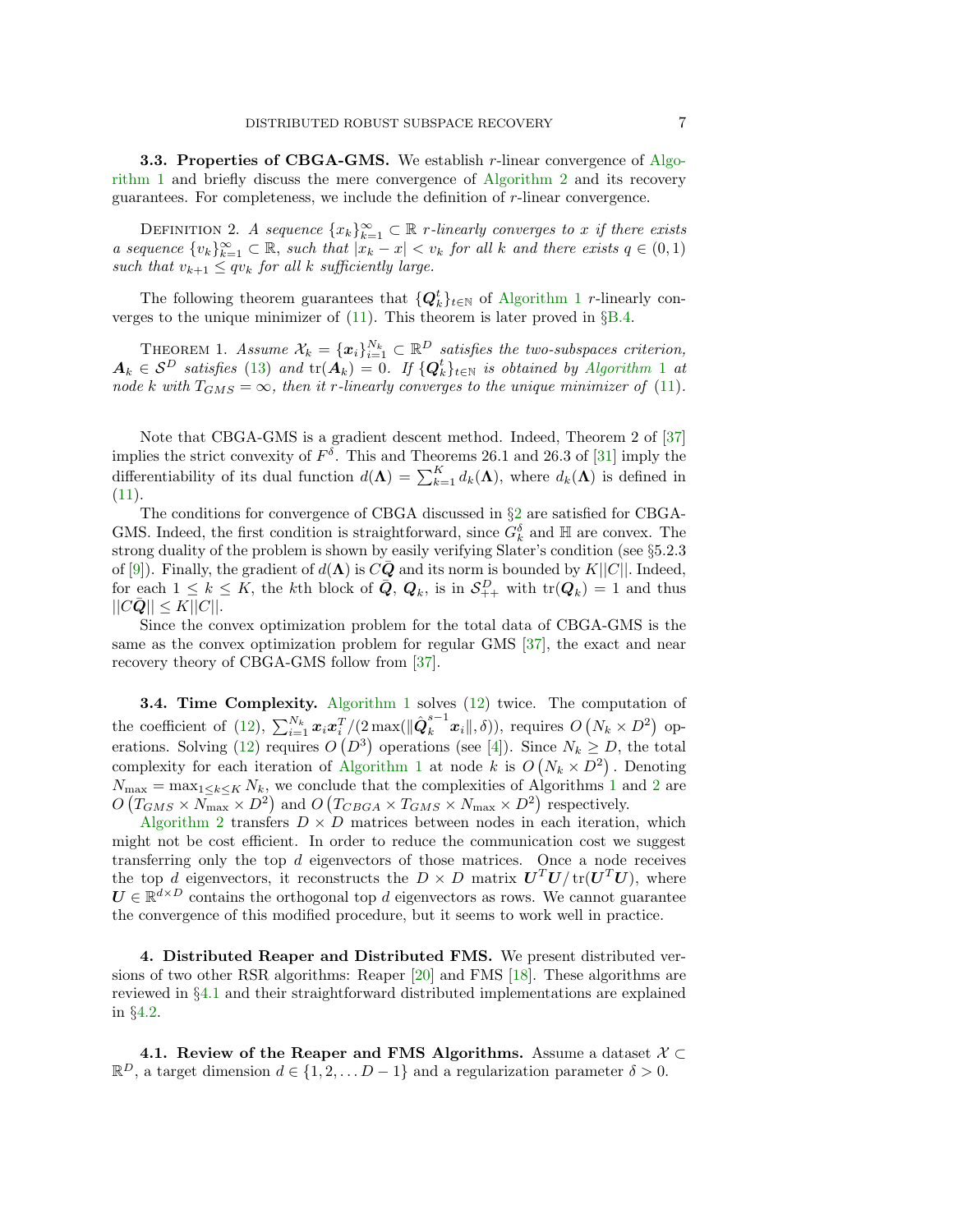<span id="page-7-2"></span>The Reaper algorithm  $[20]$  solves the following convex optimization problem<sup>[1](#page-7-1)</sup>:

(18) 
$$
\min_{\boldsymbol{P} \in \mathcal{S}_{+}^{D}, \text{ tr}(\boldsymbol{P}) = d} \sum_{\substack{\boldsymbol{x} \in \mathcal{X} \\ \|\boldsymbol{x} - \boldsymbol{P}\boldsymbol{x}\| \ge \delta}} \|\boldsymbol{x} - \boldsymbol{P}\boldsymbol{x}\| + \sum_{\substack{\boldsymbol{x} \in \mathcal{X} \\ \|\boldsymbol{x} - \boldsymbol{P}\boldsymbol{x}\| < \delta}} \left(\frac{\|\boldsymbol{x} - \boldsymbol{P}\boldsymbol{x}\|^2}{2\delta} + \frac{\delta}{2}\right).
$$

It uses an IRLS framework for minimizing [\(18\)](#page-7-2). The robust d-subspace is spanned by the top d eigenvectors of this solution. A generic condition for subspace recovery by Reaper with an error bound is established in  $[20].<sup>2</sup>$  $[20].<sup>2</sup>$  $[20].<sup>2</sup>$  $[20].<sup>2</sup>$  It requires similar restrictions as those described in the first and third non-technical conditions for GMS in §[3.1.](#page-2-3)

Note that plugging  $Q = I - P$  into [\(9\)](#page-3-1) results in an objective function similar to [\(18\)](#page-7-2). The main difference is that (18) further assumes that  $P \in \mathcal{S}_{+}^D$ .

The FMS algorithm [\[18\]](#page-22-16) tries to directly solve a regularized least unsquared deviations variant of PCA. Recall that the PCA subspace minimizes the least-squares function  $\sum_{x \in \mathcal{X}} \text{dist}^2(x, L)$ , where  $\text{dist}(x, L) = \min_{y \in L} ||x - y||_2$ , over the Grassmannian  $G(D, d)$ , which is the set of d-dimensional linear subspaces in  $\mathbb{R}^D$ . The least unsquared deviations cost function is  $\sum_{x \in \mathcal{X}} \text{dist}(x, L)$ , where  $L \in G(D, d)$ . FMS aims to minimize the following smooth version of this function with the regularization parameter  $\delta > 0$ :

<span id="page-7-4"></span>(19) 
$$
\min_{L \in G(d,D)} \sum_{\boldsymbol{x} \in \mathcal{X}, \text{dist}(\boldsymbol{x},L) \ge \delta} \text{dist}(\boldsymbol{x},L) + \sum_{\boldsymbol{x} \in \mathcal{X}, \text{dist}(\boldsymbol{x},L) < \delta} \left( \frac{\text{dist}^2(\boldsymbol{x},L)}{2\delta} + \frac{\delta}{2} \right).
$$

This minimization is hard to solve in general (it was proved to be NP hard when  $\delta = 0$  [\[13\]](#page-22-20)). FMS is a straightforward IRLS heuristic for solving [\(19\)](#page-7-4). At each iteration it scales the original data points by the square root of their distance to the subspace of the previous iteration and then computes the current subspace by applying PCA to the scaled data. Recovery and r-linear convergence of FMS were established only for data generated from very particular probabilistic models [\[18\]](#page-22-16) . However, in practice FMS seems to obtain competitive accuracy and speed for many datasets.

We note that the target function in [\(19\)](#page-7-4) is similar to that in [\(9\)](#page-3-1), where  $dist(x, L)$ replaces  $\|\mathbf{Qx}\|$ . In fact, both GMS and Reaper are convex relaxations of the minimization in [\(19\)](#page-7-4), where Reaper is the tightest possible one [\[20\]](#page-22-15).

<span id="page-7-0"></span>4.2. Distributed Implementations for Reaper and FMS. We assume a dataset X with  $\{\mathcal{X}_k\}_{k=1}^K$  distributed at K nodes so that  $\mathcal{X}_k$  has full rank for  $1 \leq k \leq K$ . If the data is not full rank, it is preprocessed according to the discussion in §[A.1.](#page-12-0)

Distributed Reaper requires distributedly solving [\(18\)](#page-7-2). This can be done by applying distributed full PCA at each IRLS iteration of Algorithm 4.1 of [\[20\]](#page-22-15). More precisely, this procedure first initializes the IRLS weights by  $\beta_{\mathbf{x}}^0 = 1$  for all data points  $x \in \mathcal{X}$ . Then, at each iteration  $s \geq 1$  it applies distributed full PCA of the weighted dataset  $\{\sqrt{\beta_x^{s-1}}x\}_{x\in\mathcal{X}}$  to obtain  $\boldsymbol{P}_k^s$  at each processor with index k. Then, it updates the weights by  $\beta_x \leftarrow 1/\max(\delta, ||x - P_k^s x||)$ , for all  $x \in \mathcal{X}$ . This procedure is iterated until convergence and the local subspace is obtained by the top d eigenvectors of  $P_k^s$  $_k^s$  , where  $s'$  corresponds to the final iteration.

The distributed FMS is obtained by distributed PCA at each iteration of FMS. Note that FMS uses randomized SVD to find only the top d principal components. For

<span id="page-7-1"></span><sup>&</sup>lt;sup>1</sup>The formulation in [\[20\]](#page-22-15) adds the additional optimization constraint  $I - P \in \mathcal{S}_{+}^{D}$ , but as is obvious from the proof of Lemma 14 in [\[37\]](#page-23-4), it is not needed and thus omitted from  $(18)$ 

<span id="page-7-3"></span><sup>&</sup>lt;sup>2</sup>For simplicity, the analysis in [\[20\]](#page-22-15) is restricted to the case where  $\delta = 0$ .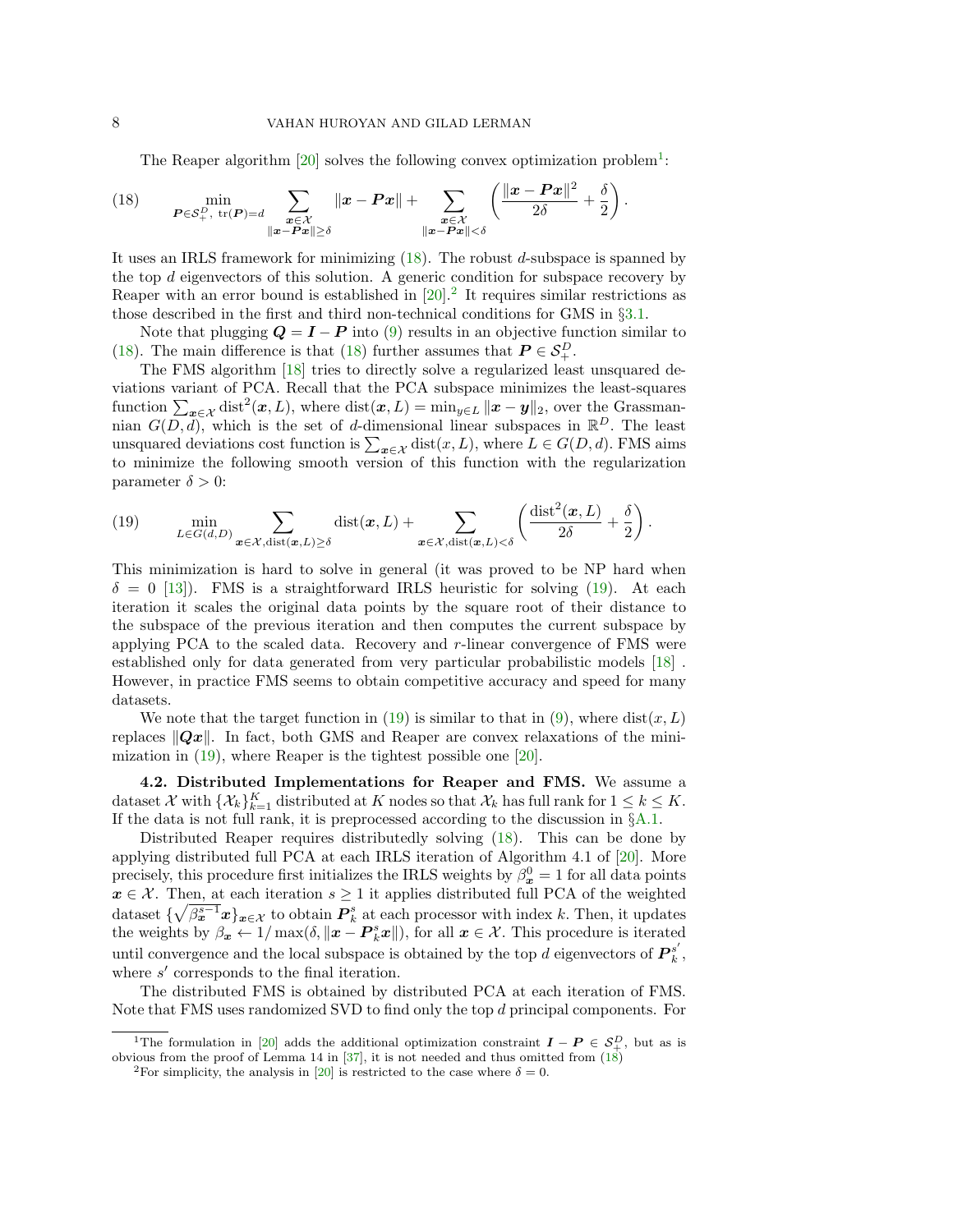central processing and  $D \gg d$ , we recommend applying a distributed randomized SVD algorithm [\[15\]](#page-22-21). For an ad hoc network, we are not aware of effective implementation of a distributed algorithm that can find only the top d principal components.

<span id="page-8-0"></span>5. Numerical Experiments. This section tests the distributed algorithms proposed in this paper using both synthetic and real data. It is organized as follows: §[5.1](#page-8-1) describes the synthetic data model, §[5.2](#page-8-2) contains experiments on data generated from this model and §[5.3](#page-11-0) contains experiments on real datasets.

Throughout this section, [Algorithm 1](#page-5-0) uses  $T_{GMS} = 30$  and [Algorithm 2](#page-5-2) uses  $T_{CBGA} = 250$  and  $\mu$  as in [\(36\)](#page-16-1) or in a specified range of values. In all RSR algorithms the regularization parameter is  $\delta = 10^{-10}$ . CBGA-PCA of §[A.1](#page-12-0) is used as "distributed PCA" and is also implemented in the iterative schemes of distributed Reaper and FMS. All codes necessary to duplicate these results are available in [https://github.](https://github.com/vahanhuroyan/Distributed-RSR) [com/vahanhuroyan/Distributed-RSR.](https://github.com/vahanhuroyan/Distributed-RSR)

<span id="page-8-1"></span>5.1. Synthetic Data Model for Distributed RSR. In §[5.2](#page-8-2) we use the following synthetic model to generate distributed RSR data. It depends on the following parameters:  $K, N^0, N^1, D, d$  and  $\sigma$ . We create a connected graph with K nodes as explained below, and we randomly fix  $L \in G(D, d)$ . For each node we sample  $N^1/K$ inliers from the d-dimensional Multivariate Normal distribution  $N(\mathbf{0}, P_L)$ , where  $P_L$ denotes the orthoprojector onto L, with additive Gaussian noise  $N(\mathbf{0}, \sigma^2 \mathbf{I})$ , where  $0 \leq \sigma < 1$ . Furthermore, for each node we sample  $N^0/K$  outliers from the uniform distribution on  $[0, 1]^D$ . Note that the outliers are asymmetric. Unless otherwise specified (see §[5.2.1\)](#page-8-3), the graph is obtained by arbitrarily generating a spanning tree with K nodes and then randomly and independently connecting 2 nodes with probability  $1/2$ . It is demonstrated for  $K = 8$  in Fig. [1c.](#page-9-0)

<span id="page-8-2"></span>5.2. Demonstration on Synthetic Data. We study the effect of the network topology and the step-size on the convergence rate of CBGA-GMS in §[5.2.1](#page-8-3) and §[5.2.2](#page-8-4) respectively. In §[5.2.3](#page-9-1) we compare the accuracy of a CADMM version of GMS with CBGA-GMS. In §[5.2.4](#page-9-2) we compare our proposed distributed RSR algorithms. In each experiment 50 random samples are generated according to the model of §[5.1.](#page-8-1) The recovery error of the tested algorithm is averaged over the random 50 samples. For Figs. [2a-2c](#page-10-0) we further average the recovery error over the K processors to demonstrate the average rate of convergence. We remark that in all experiments, the data is full rank at each processor, so there was no need to initially apply dimension reduction.

<span id="page-8-3"></span>5.2.1. The Influence of the Network Topology on Convergence. To check the effect of the network topology on the convergence rate we use three different networks, whose graphs are shown in Fig. [1.](#page-9-0) The graph in Fig. [1a](#page-9-0) is sparse, the graph in Fig. [1b](#page-9-0) is fully connected and the graph in Fig. [1c](#page-9-0) is generated according to the recipe described in  $\S5.1$ . We generate data according to the model of  $\S5.1$ , where  $K = 10$ ,  $N^1 = 200$ ,  $N^0 = 2,000$ ,  $D = 50$ ,  $d = 3$ ,  $\sigma = 0.1$  and  $\mu = 100$ . The average recovery error as a function of the number of iterations for the 3 different networks is shown in Fig. [2a.](#page-10-0) The fully connected network has the fastest convergence and as the network gets sparser, the convergence rate decreases.

<span id="page-8-4"></span>5.2.2. The Influence of the Step-size on the Convergence Rate. We generate data according to the model of §[5.1,](#page-8-1) where  $K = 10$ ,  $N^1 = 200$ ,  $N^0 = 2,000$ ,  $D = 50, d = 3$ , and  $\sigma = 0.1$ . Fig. [2b](#page-10-0) shows the average recovery error for CBGA-GMS as a function of the number of iterations for 7 different step-sizes: 10, 30, 50, 100, 150, 200 and the one proposed in [\(36\)](#page-16-1), whose value here is 22.5. The average error of GMS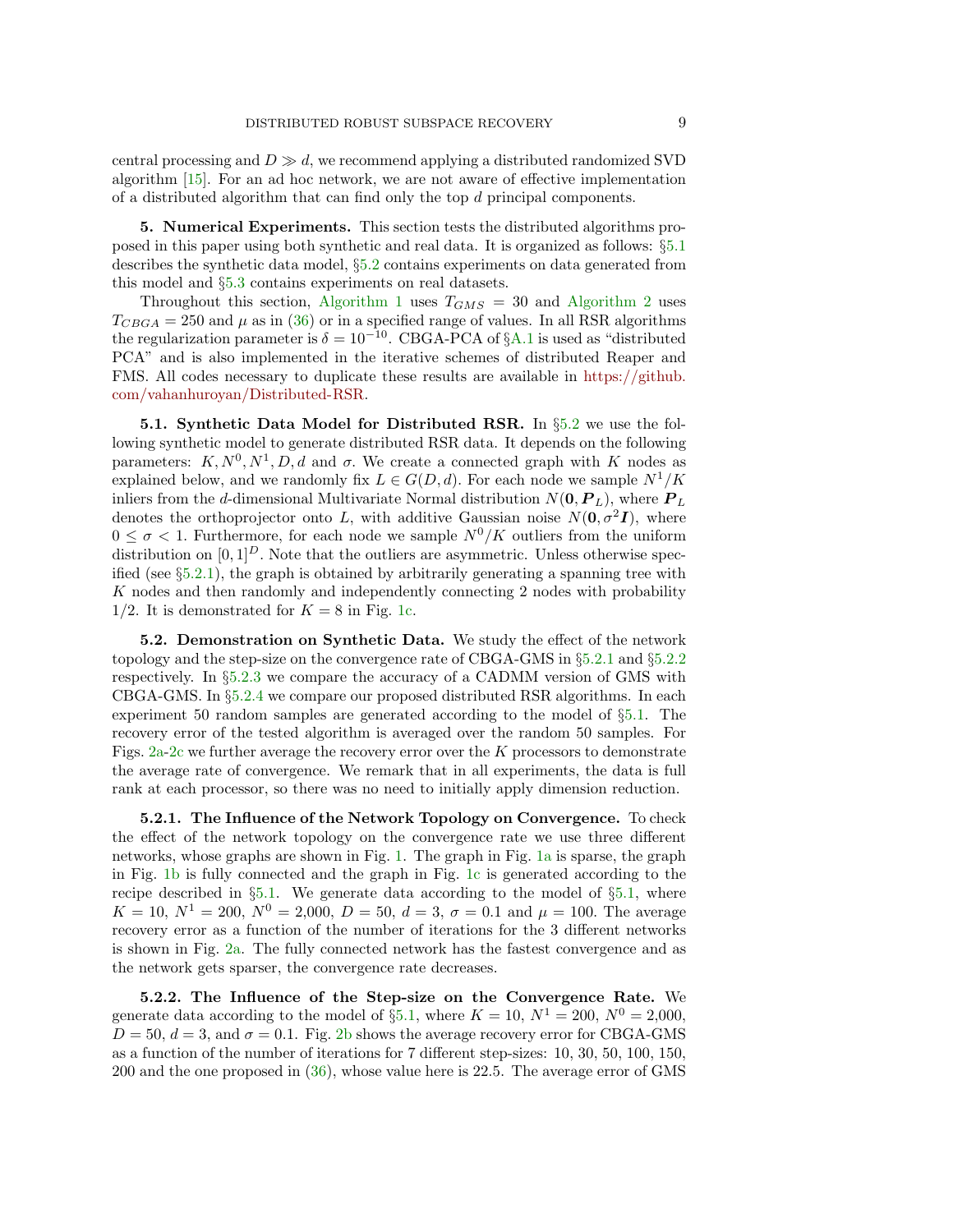<span id="page-9-0"></span>

Fig. 1: Three types of connected networks with 8 nodes. Fig. [1a:](#page-9-0) sparsely connected network; Fig. [1b:](#page-9-0) fully connected network; and Fig. [1c:](#page-9-0) randomly connected network.

for the total data is included as a baseline. These results imply that the convergence rate increases with the step-size. However, additional experiments, not reported in here, indicate that for a very large step-size the algorithm does not converge. We also note that for large step-sizes, the increase of the step-size does not significantly change the convergence rate, for example, for step-sizes 150 and 200 we see almost the same result, while the difference between convergence results is obvious for smaller step-sizes.

<span id="page-9-1"></span>5.2.3. Comparing CBGA-GMS with CADMM-GMS. A CADMM scheme for GMS, which directly follows [\[23\]](#page-22-8), is described in §[A.3.](#page-14-0) It is referred to as CADMM-GMS. Both CBGA-GMS and CADMM-GMS are somewhat parallel and it follows from [\(17\)](#page-5-1) and [\(24\)](#page-14-2) that their corresponding parameters  $\mu$  and  $\rho$  play similar roles. We compare them using data generated from the model described in  $\S 5.1$ , where  $K = 5, D = 50, d = 3, \sigma = 0.05, N^0 = 5,000 \text{ and } N^1 = 500.$  We tested the following same values of  $\rho$  and  $\mu$ : 50, 100 and 200. We remark that the  $\mu$  proposed in [\(36\)](#page-16-1) obtained the value 51.1. Since both algorithms performed similarly when using this value and 50, we did not report the performance with this value. Fig. [2c](#page-10-0) shows the recovery errors vs. the number of iterations for both algorithms with these step-sizes. We note that both algorithms converge with very similar speed, where CBGA-GMS converges slightly faster. For the smaller values of  $\mu$  and  $\rho$  (100 and 200) the algorithms achieve the same recovery error. However, for the larger value of the parameter (300), the recovery error of CADMM-GMS is slightly higher than the recovery error of CBGA-GMS.

<span id="page-9-2"></span>5.2.4. Comparison of the Proposed Algorithms. We compare GMS, the 3 proposed distributed RSR algorithms and distributed PCA in different settings and report the results in Figs. [2d-2f.](#page-10-0) Fig. [2d](#page-10-0) demonstrates how the inlier noise variance  $\sigma$  affects the convergence of the four methods. The data for this figure was created according to the model described in §[5.1,](#page-8-1) where  $D = 50$ ,  $d = 3$ ,  $K = 5$ ,  $N^0 = 3,000$ ,  $N^1 = 1,000$  and  $\sigma$  varies between 0 and 0.2 with increments of 0.01. In this figure, for all tested values of  $\sigma$ , CBGA-PCA performs the worst and distributed FMS performs the best, where CBGA-GMS and distributed Reaper are somewhat comparable.

Figs. [2e](#page-10-0) and [2f](#page-10-0) demonstrate the influence of the outlier percentage on the average recovery error of the four distributed methods and GMS (for the total data) with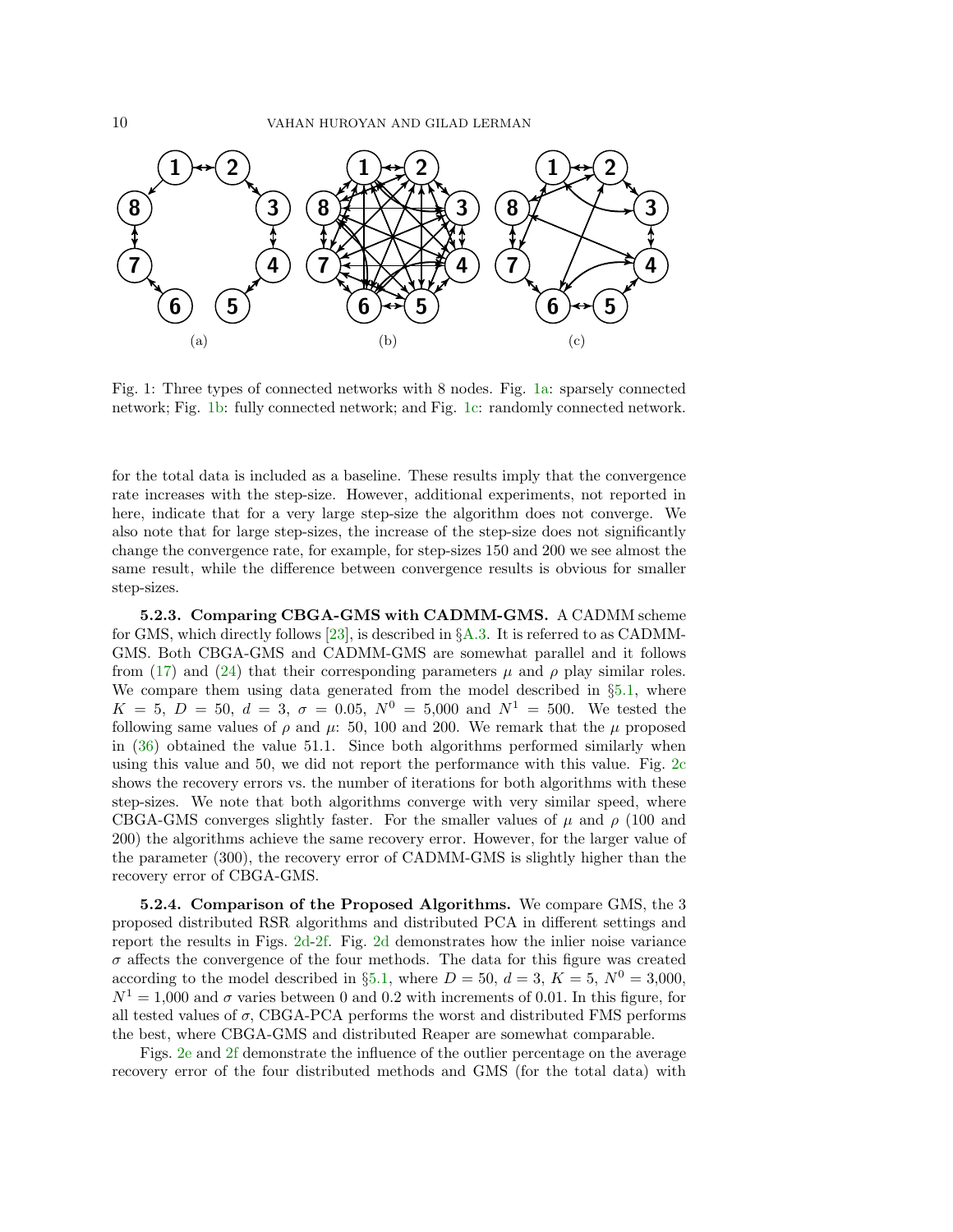<span id="page-10-0"></span>



(a) Influence of the network topology on the (b) Influence of different step-sizes on the conconvergence rate of CBGA-GMS

vergence rate of CBGA-GMS



(d) Influence of inlier noise variance on distributed PCA, Reaper, GMS and FMS



(e) Influence of outlier percentage on dis-(f) Influence of outlier percentage on distributed PCA, Reaper, GMS, FMS;  $\sigma = 0$  tributed PCA, Reaper, GMS, FMS;  $\sigma = 0.05$ 

Fig. 2: Demonstration of properties of the distributed algorithms on synthetic data.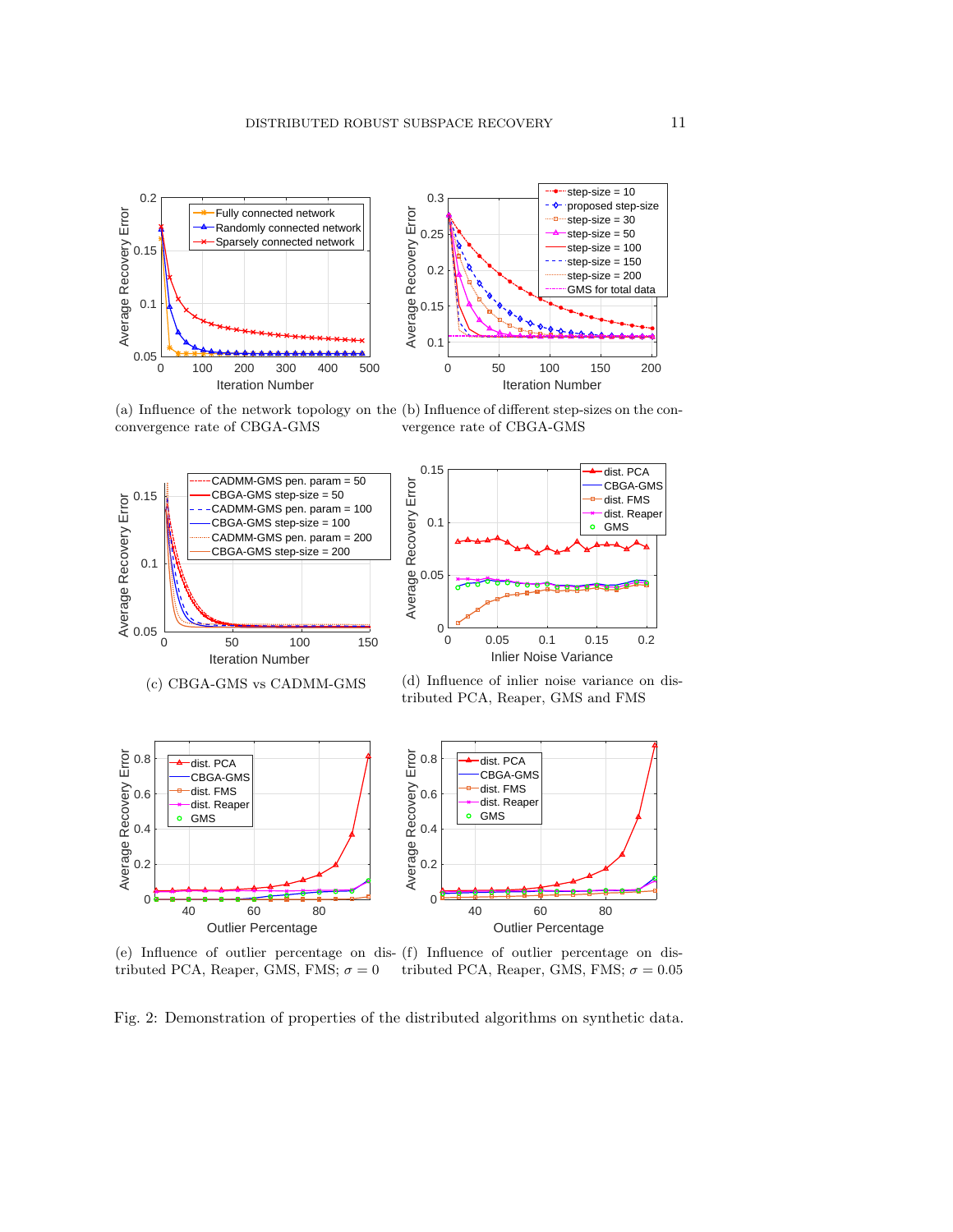<span id="page-11-1"></span>

Fig. 3: Demonstration of the proposed distributed algorithms on two real datasets: CTslices and HAR.

and without inlier noise. We generate data according to the model of  $\S5.1$ , where  $D = 50, d = 3, K = 10, \sigma = 0$  for Fig. [2e,](#page-10-0)  $\sigma = 0.5$  for Fig. [2f,](#page-10-0)  $N^0 = 5,000$  and  $N^1$  is chosen such that the outlier percentage in the total data varies between 30% to 95% with increments of 5%. For both cases ( $\sigma = 0$  and  $\sigma = 0.05$ ) and for all percentages of outliers, the recovery error for distributed FMS is the smallest one and that of CBGA-PCA is the largest one. Figs. [2e](#page-10-0) and [2f](#page-10-0) also demonstrate that when the data is corrupted with outliers (percentage of outliers higher than 65%), the distributed RSR algorithms perform significantly better than distributed PCA. For the case of  $\sigma = 0$ , distributed FMS and CBGA-GMS succeed with exact recovery up to 90% and 55% of outliers respectively, whereas distributed Reaper could not exactly recover the subspace in the tested range.

In Figs. [2d,](#page-10-0) [2e](#page-10-0) and [2f,](#page-10-0) the recovery errors obtained by CBGA-GMS and GMS are comparable. We remark that the distributed implementations of PCA, Reaper and FMS also obtain similar recovery errors as the non-distributed ones in all of these experiments. However, since these figures are already dense, we do not report the results of the latter non-distributed implementations.

<span id="page-11-0"></span>5.3. Real Data Experiments. Distributed RSR algorithms can be used as a preprocessing step for clustering, classification and regression. We apply our proposed distributed algorithms as a preprocessing step for two different tasks: linear regression, where we use the CTslices dataset  $(N = 53,500, D = 386)$  [\[22\]](#page-22-22), and classification (multiclass SVM), where we use the Human Activity Recognition (HAR) dataset  $(N = 10,299, D = 561)$  [\[2,](#page-21-3) [22\]](#page-22-22). For both datasets we apply initial centering by the geometric median and to ensure full-rank data in all processors we reduce dimension to  $D = 150$  by distributed exact PCA (see §[A.1\)](#page-12-0). We remark that higher values of reduced dimensions  $D$  were also possible. We report the results for one of the processors as they are the same for all of them.

For the CTslices data, the algorithms are trained on 50,000 data points and tested on 3,500 data points. The training data is divided between 5 processors, each containing 10,000 data points. We apply CBGA-PCA, CBGA-GMS, distributed FMS and distributed Reaper to reduce the dimension of the dataset to lie between 5 and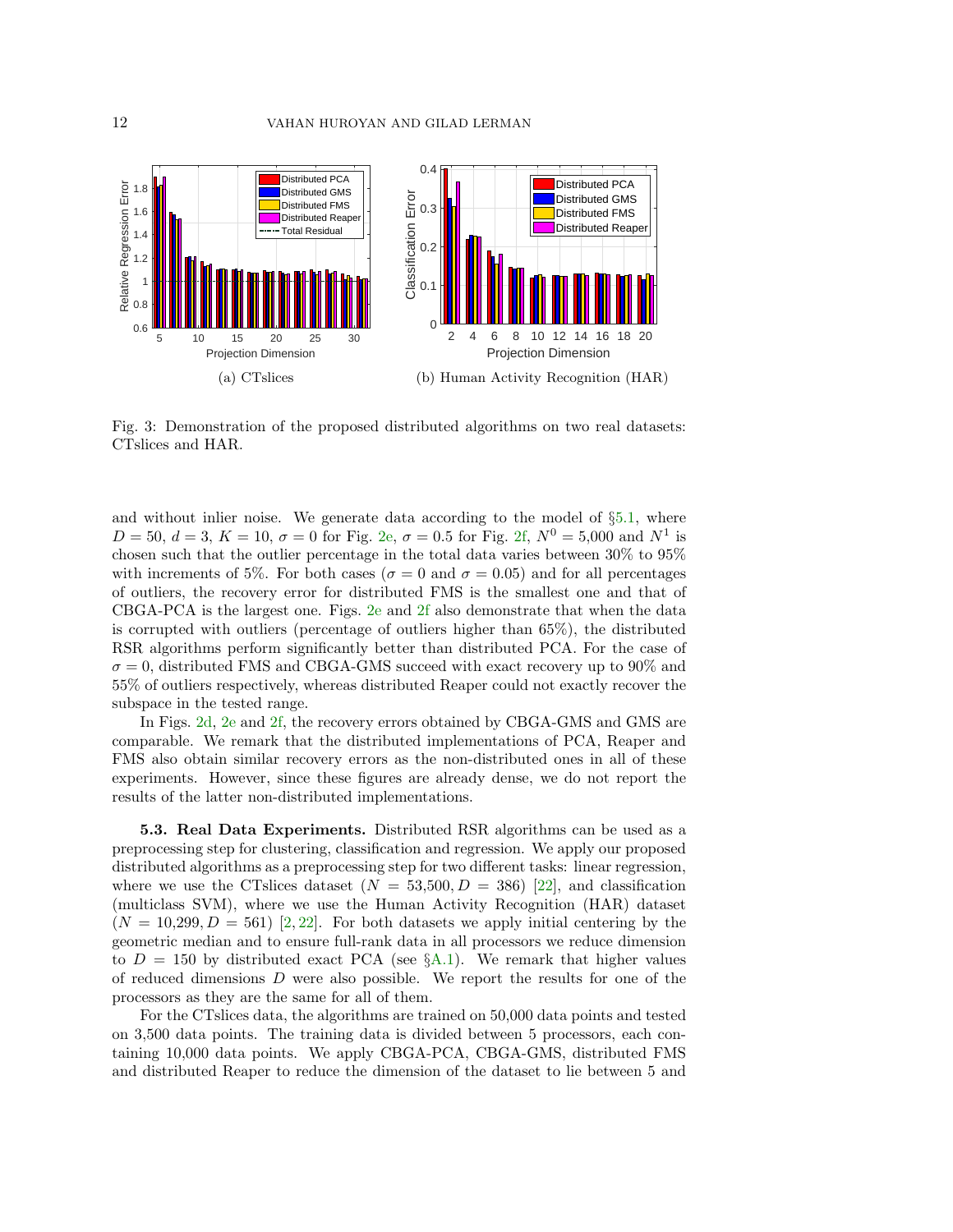30. We then apply linear least squares regression in the reduced dimension. Fig. [3a](#page-11-1) reports the relative regression error for the different projected dimensions. The relative regression error is the regression error for the data with the reduced dimension divided by the relative error for the data in 150 dimensions. We notice that for almost all dimensions, the relative errors of distributed FMS and GMS are lower than those of distributed PCA, and the relative errors of distributed Reaper are either lower or comparable to those of distributed PCA.

For the HAR data, the algorithms are trained on 7,352 data points and tested on 2,947 data points. The training data is divided between 8 processors, each containing 919 data points. We apply CBGA-PCA, CBGA-GMS, distributed FMS and distributed Reaper to reduce the dimension of the dataset to lie between 2 and 20. We then apply classification in the reduced dimensions. Fig. [3b](#page-11-1) reports classification error for the different projected dimensions. It demonstrates that in dimension 2, the distributed RSR algorithms, in particular, distributed FMS and GMS, have a clear advantage over distributed PCA. In other dimensions, distributed RSR algorithms perform at least as good as distributed PCA.

We comment that for all real datasets, the results of the distributed algorithms are very similar to those of the non-distributed ones. Differences between all distributed and non-distributed implementations may exist when the initial dimension  $D$  is large and an initial dimension reduction by OSE is applied (see  $\S$ [A.1\)](#page-12-0). An effect of OSE on the performance of PCA in a distributed setting is documented in [\[21\]](#page-22-10).

Acknowledgements. We thank Amit Singer for his helpful comments on the presentation of this work and his suggestion to demonstrate the ideas of CBGA-GMS on the problem of distributed computation of the geometric median. This work was supported by NSF awards DMS-09-56072 and DMS-14-18386 and the Feinberg Foundation Visiting Faculty Program Fellowship of the Weizmann Institute of Science.

### Appendix A. Solutions of Related Problems.

We first use the idea of CBGA-GMS to solve two simpler problems: distributed computation of the PCA subspace and distributed computation of the geometric median. We then describe a CADMM solution for distributed GMS.

<span id="page-12-0"></span>A.1. Distributed PCA for Arbitrarily Distributed Network. Before describing the CBGA procedure for PCA, we remark that if the dimension  $D$  is not high, then the following simple procedure can be applied to solve the problem. One may propagate the local covariance matrices among the network and recover the exact covariance matrix at each processor and use it for PCA computation. We refer to it as exact distributed PCA. If the dimension  $D$  is high, then it can be reduced by an OSE procedure described below before applying the exact distributed PCA algorithm.

Our proposed CBGA-PCA algorithm is similar to [\[1,](#page-21-1) [5,](#page-22-1) [35\]](#page-23-3), but uses instead the PCA formulation in [\(7\)](#page-2-4). This formulation leads to a direct solution of the local optimization problem. In order to apply [\(7\)](#page-2-4), one needs to guarantee that for all  $1 \leq k \leq K$ ,  $\mathcal{X}_k$  has full rank. If  $\mathcal{X}_k$  is rank-deficient, one can reduce its dimension. If the dimension  $D$  is high, one can sample an Oblivious Subspace Embedding (OSE) matrix  $H$  [\[32\]](#page-22-23) and instead of  $\mathcal{X}_k$  consider  $H\mathcal{X}_k$ . One common OSE H has only one non-zero entry per row. By taking an appropriate number of rows for  $H$ , one can assume that the projected data at each node has full rank. If the dimension D is not high, then the exact distributed PCA, or a faster approximate version of it, can be used to reduce the dimension.

Next, we clarify the application of CBGA to  $(7)$ . In view of  $\S2$ , it is sufficient to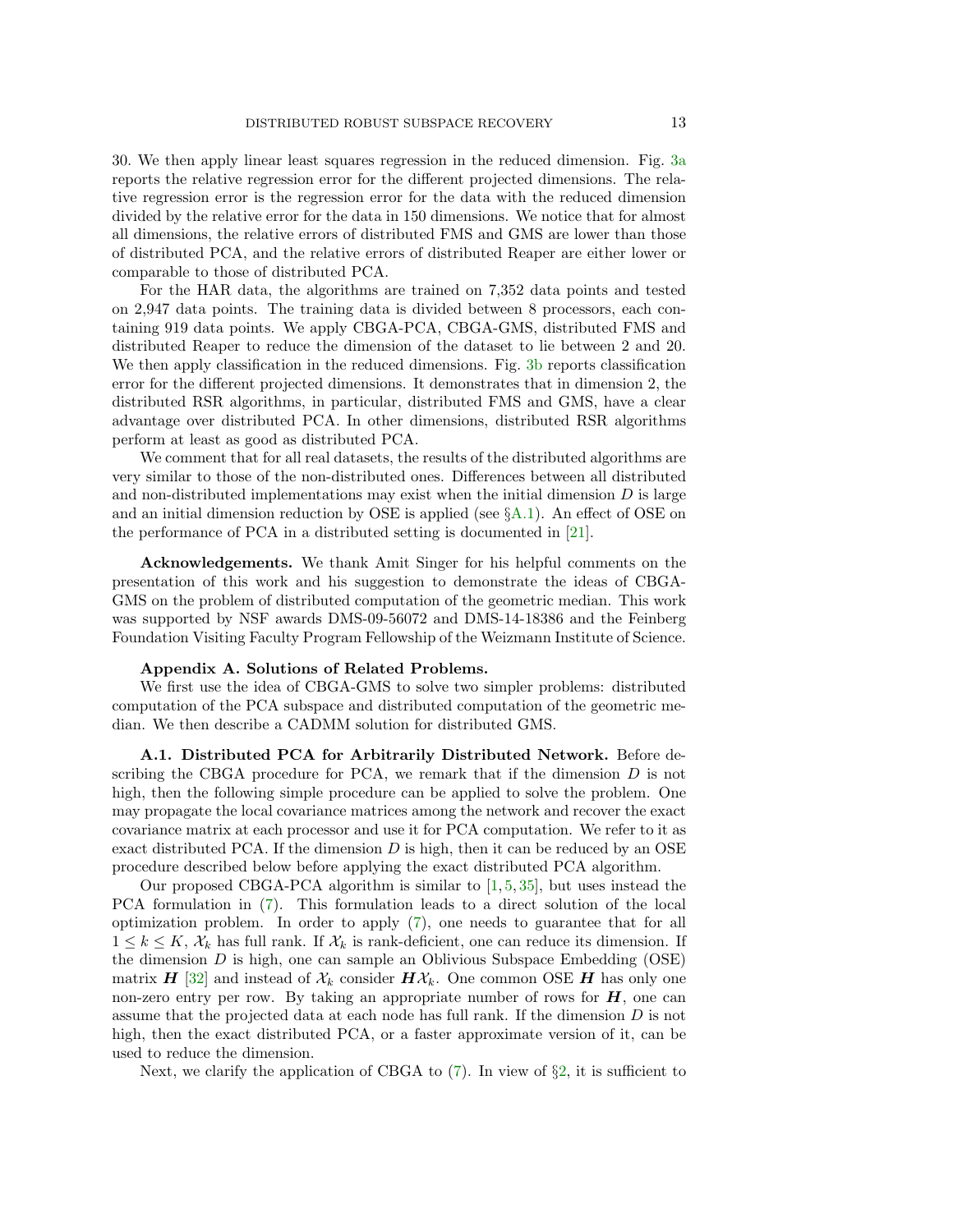compute the dual function of [\(7\)](#page-2-4) at each node, that is, compute for each  $1 \leq k \leq K$ :

<span id="page-13-1"></span>(20) 
$$
d_k(\mathbf{\Lambda}) = \min_{\mathbf{Q} \in \mathbb{H}} \left( \sum_{\mathbf{x} \in \mathcal{X}_k} ||\mathbf{Q}\mathbf{x}||^2 + \text{tr}(\mathbf{A}_k \mathbf{Q}) \right), \text{ where } \mathbf{A}_k = \sum_{m \in \mathcal{E}_k} c_{mk} \mathbf{\Lambda}_m^T.
$$

Appendix [B.1](#page-14-3) guarantees the unique minimizer of [\(20\)](#page-13-1) and explains how to find it.

Since the minimized function in  $(7)$  is strongly convex, it follows from  $[17]$  that its dual function  $d(\mathbf{\Lambda}) = \sum_{k=1}^{K} d_k(\mathbf{\Lambda})$ , where  $d_k(\mathbf{\Lambda})$  is defined in [\(20\)](#page-13-1), is Lipschitz smooth. This implies that the CBGA algorithm for PCA converges to the PCA solution for the total data with rate  $O(1/t)$ . The complexity of CBGA-PCA is  $O(T_{CBGA} \times N_{\text{max}} \times D^2)$ (see §[B.1.3\)](#page-15-1). This algorithm is not optimal in terms of complexity and communication. Indeed, the distributed exact PCA algorithm described above is simpler and achieves the exact PCA subspace. Nevertheless, we find this CBGA-PCA interesting for two reasons. First of all, it is similar to previous attempts  $[1, 5, 35]$  $[1, 5, 35]$  $[1, 5, 35]$  $[1, 5, 35]$  $[1, 5, 35]$  that did not clarify how to solve the local dual problem. Second of all, CBGA-PCA simply demonstrates the main idea of the more complicated CBGA-GMS procedure.

<span id="page-13-0"></span>A.2. Distributed Geometric Median. The geometric median of a discrete dataset  $\mathcal{X} \subset \mathbb{R}^D$  is defined as

<span id="page-13-2"></span>(21) 
$$
\arg\min_{\boldsymbol{y}\in\mathbb{R}^D}\sum_{\boldsymbol{x}\in\mathcal{X}}\|\boldsymbol{x}-\boldsymbol{y}\|.
$$

Weiszfeld's algorithm [\[36\]](#page-23-5) is a common numerical approach to approximating [\(21\)](#page-13-2) within a sufficiently small error. It applies an iteratively reweighted least squares (IRLS) procedure. However, if in one of the iterations, the estimate coincides with one of the data points, then Weiszfeld's algorithm fails to converge to the geometric median. To avoid this issue, we consider the following regularized version of  $(21)$ :

<span id="page-13-3"></span>(22) 
$$
\argmin_{\mathbf{y}\in\mathbb{R}^D}\sum_{\mathbf{x}\in\mathcal{X},\|\mathbf{x}-\mathbf{y}\|\geq\delta}\|\mathbf{x}-\mathbf{y}\|+\sum_{\mathbf{x}\in\mathcal{X},\|\mathbf{x}-\mathbf{y}\|<\delta}\left(\frac{\|\mathbf{x}-\mathbf{y}\|^2}{2\delta}+\frac{\delta}{2}\right),
$$

where  $\delta > 0$  is a small regularization parameter. We can solve [\(22\)](#page-13-3) by the generalized Weiszfeld's algorithm [\[10,](#page-22-25) §4]. This algorithm runs as follows: it starts with an initial guess  $y_0 \in \mathbb{R}^D$ , and at iteration  $s \geq 1$  it computes

$$
\boldsymbol{y}_s = \sum_{\boldsymbol{x} \in \mathcal{X}} \frac{\boldsymbol{x}}{\max\left(\|\boldsymbol{x} - \boldsymbol{y}_{s-1}\|, \delta\right)} / \sum_{\boldsymbol{x} \in \mathcal{X}} \frac{1}{\max\left(\|\boldsymbol{x} - \boldsymbol{y}_{s-1}\|, \delta\right)}.
$$

The sequence  $\{y_s\}_{s\in\mathbb{N}}$  r-linearly converges to the solution of  $(22)$  (see [\[10\]](#page-22-25)).

We assume a dataset X with  $\{\mathcal{X}_k\}_{k=1}^K$  distributed at K nodes, and distributedly compute the regularized geometric median of  $\mathcal X$  by CBGA. In view of §[2,](#page-1-0) it is enough to compute the dual function of [\(22\)](#page-13-3) at each node, that is, compute for each  $1 \leq k \leq K$ 

<span id="page-13-4"></span>
$$
(23) \quad d_k(\boldsymbol{\lambda}) = \min_{\boldsymbol{y} \in \mathbb{R}^D} \sum_{\substack{\boldsymbol{x} \in \mathcal{X}_k, \\ \|\boldsymbol{x} - \boldsymbol{y}\| \ge \delta}} \|\boldsymbol{x} - \boldsymbol{y}\| + \sum_{\substack{\boldsymbol{x} \in \mathcal{X}_k, \\ \|\boldsymbol{x} - \boldsymbol{y}\| < \delta}} \left(\frac{\|\boldsymbol{x} - \boldsymbol{y}\|^2}{2\delta} + \frac{\delta}{2}\right) + \sum_{m \in \mathcal{E}_k} c_{mk} \boldsymbol{\lambda}_m^T \boldsymbol{y},
$$

where  $\boldsymbol{\lambda} = [\boldsymbol{\lambda}_1^T, \dots, \boldsymbol{\lambda}_M^T]^T \in \mathbb{R}^{MD}$ . We suggest solving [\(23\)](#page-13-4) by IRLS as follows: start with an initial guess  $\hat{y}_k^0 \in \mathbb{R}^D$  and at iteration  $s \geq 1$  compute

$$
\boldsymbol{y}_k^s = \left(2\sum_{\boldsymbol{x}\in\mathcal{X}_k}\frac{\boldsymbol{x}}{\max\left(\|\boldsymbol{x}-\boldsymbol{y}_k^{s-1}\|,\delta\right)} - \sum_{m\in\mathcal{E}_k}c_{mk}\boldsymbol{\lambda}_m\right)\bigg/\left(2\sum_{\boldsymbol{x}\in\mathcal{X}_k}\frac{1}{(\|\boldsymbol{x}-\boldsymbol{y}_k^{s-1}\|,\delta)}\right).
$$

The convergence of  $\{y_k^s\}_{s\in\mathbb{N}}$  follows from that of IRLS (see [\[10\]](#page-22-25)) and CBGA (see §[2\)](#page-1-0).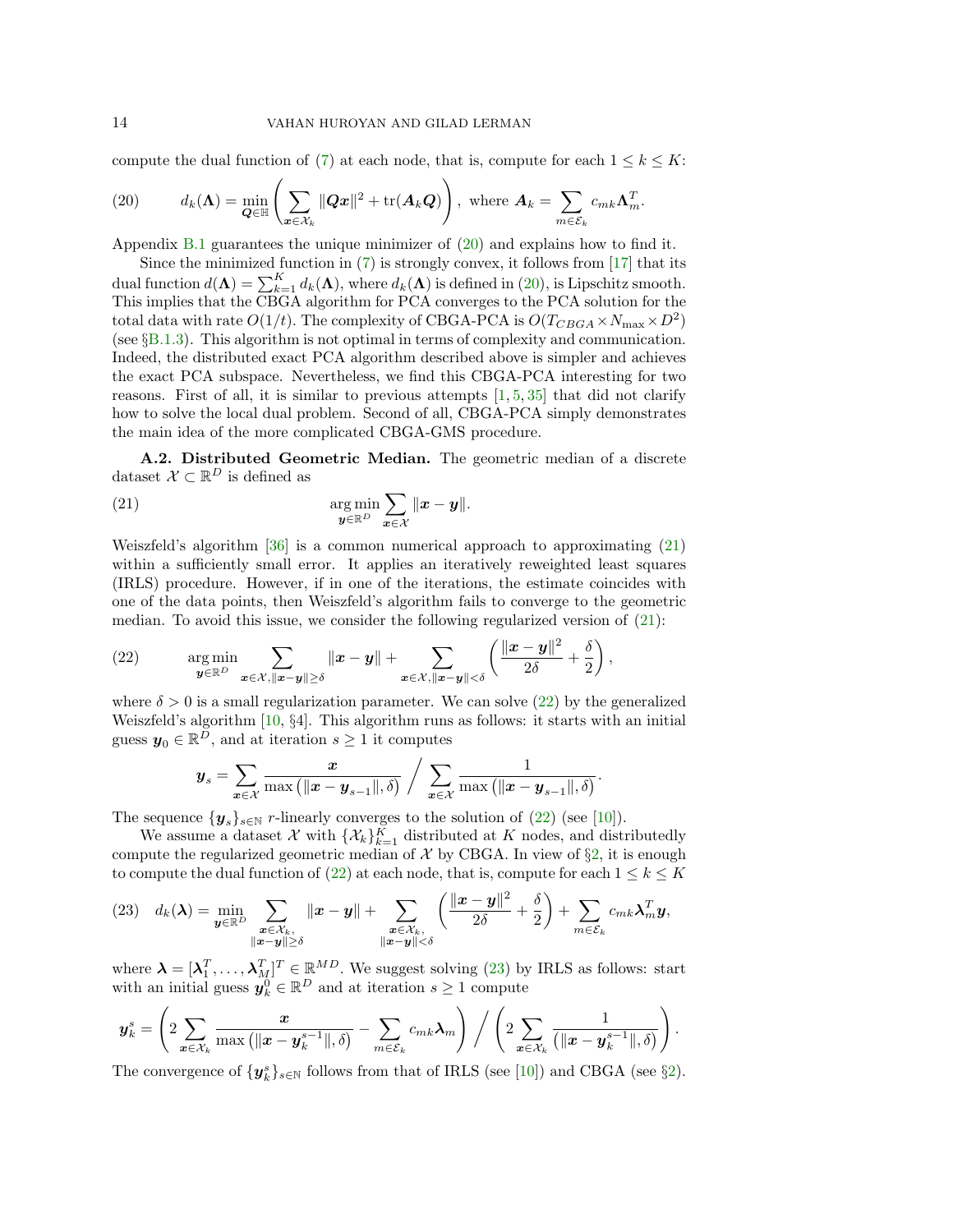<span id="page-14-0"></span>A.3. CADMM Solution for the Distributed GMS Problem. We formulate in [Algorithm 3](#page-14-4) a CADMM solution of the distributed GMS problem by following the CADMM scheme of [\[23\]](#page-22-8). The solution of the local problem is discussed in  $\S A.3.1$ .

<span id="page-14-4"></span>Algorithm 3 CADMM implementation for distributed GMS (CADMM-GMS)

**Input:** Network with K nodes,  $\mathcal{X}_1, \ldots, \mathcal{X}_K$  : datasets in the K nodes,  $T_{CADMM}$ ,  $T_{GMS}$ : stopping iteration numbers,  $\delta$ : regularization parameter (default: 10<sup>-10</sup>) and  $\rho$ : penalty parameter for CADMM

**Set:** For all  $1 \leq k \leq K$ ,  $\mathbb{Z}_k^0 = \mathbf{0}$  and  $\mathbb{Q}_k^0$  is the solution of [Algorithm 1](#page-5-0) with input  $\mathcal{X}_k$ ,  $\mathbf{A}_k = \mathbf{0}$ ,  $T_{GMS}$  and  $\delta$ 

for  $s = 1$  :  $T_{CADMM}$  do

• For  $1 \leq k \leq K$  update  $\mathbb{Z}_{k}^{s}$  by

<span id="page-14-2"></span>(24) 
$$
\mathbf{Z}_{k}^{s} = \mathbf{Z}_{k}^{s-1} + \rho \sum_{j \in \mathcal{N}_{k}} (\mathbf{Q}_{k}^{s-1} - \mathbf{Q}_{j}^{s-1})
$$

For  $1 \leq k \leq K$  apply the algorithm described in §[A.3.1](#page-14-5) to solve

<span id="page-14-6"></span>(25) 
$$
\mathbf{Q}_k^s = \operatorname*{arg\,min}_{\mathbf{Q}_k \in \mathbb{H}} \tilde{G}_{ADMM}(\mathbf{Q}_k), \text{ where}
$$

$$
\tilde{G}_{ADMM}(\boldsymbol{Q}_k) = F_k(\boldsymbol{Q}_k) + \text{tr}\left(\boldsymbol{Q}_k^T\boldsymbol{Z}_k^s\right) + \rho \sum_{j \in \mathcal{N}_k} \left\| \boldsymbol{Q}_k - \frac{\boldsymbol{Q}_k^{(s-1)} + \boldsymbol{Q}_j^{(s-1)}}{2} \right\|_2^2
$$

end for

**return**  $L_k :=$  the span of the bottom d eigenvectors of  $Q_k^{T_{CADMM}}$ ,  $1 \leq k \leq K$ 

<span id="page-14-5"></span>**A.3.1.** Algorithm for computing the solution of  $(25)$ . We propose an iterative scheme for solving [\(25\)](#page-14-6), which is almost identical to [Algorithm 1,](#page-5-0) but at each iteration s instead of finding the trace one solution of  $(14)$ , it finds the trace one solution of the following Lyapunov equation in  $P$ :

(26) 
$$
\mathbf{P}\left(\sum_{\mathbf{x}\in\mathcal{X}_k}\frac{\mathbf{x}\mathbf{x}^T}{2\max(\|\mathbf{Q}\mathbf{x}\|,\delta)}+\rho|\mathcal{N}_k|\mathbf{I}\right)+\left(\sum_{\mathbf{x}\in\mathcal{X}_k}\frac{\mathbf{x}\mathbf{x}^T}{2\max(\|\mathbf{Q}\mathbf{x}\|,\delta)}+\rho|\mathcal{N}_k|\mathbf{I}\right)\mathbf{P} + \mathbf{Z}_k^s-\rho\sum_{j\in\mathcal{N}_k}\left(\mathbf{Q}_k^{s-1}+\mathbf{Q}_j^{s-1}\right)=c\mathbf{I}.
$$

Here, c is chosen so that  $tr(P) = 1$  and its existence is guaranteed by Lemma [4.](#page-15-2) The convergence theory for this iterative algorithm is the same as the one developed for [Algorithm 1.](#page-5-0)

# <span id="page-14-1"></span>Appendix B. Supplementary Details.

<span id="page-14-7"></span>**B.1.** On the Minimizer of  $(20)$ . We first state the main result of this section:

<span id="page-14-3"></span>LEMMA 3. If  $\mathcal{X}_k \subset \mathbb{R}^D$  is full rank and  $\mathbf{A}_k \in \mathcal{S}^D$ , then the minimizer of [\(20\)](#page-13-1) is unique. Furthermore, there exists a unique  $c' \in \mathbb{R}$  such that this minimizer is the unique solution of the following equation with  $c = c'$ 

<span id="page-14-8"></span>(27) 
$$
Q\left(\sum_{x\in\mathcal{X}_k}xx^T\right)+\left(\sum_{x\in\mathcal{X}_k}xx^T\right)Q+A_k=cI.
$$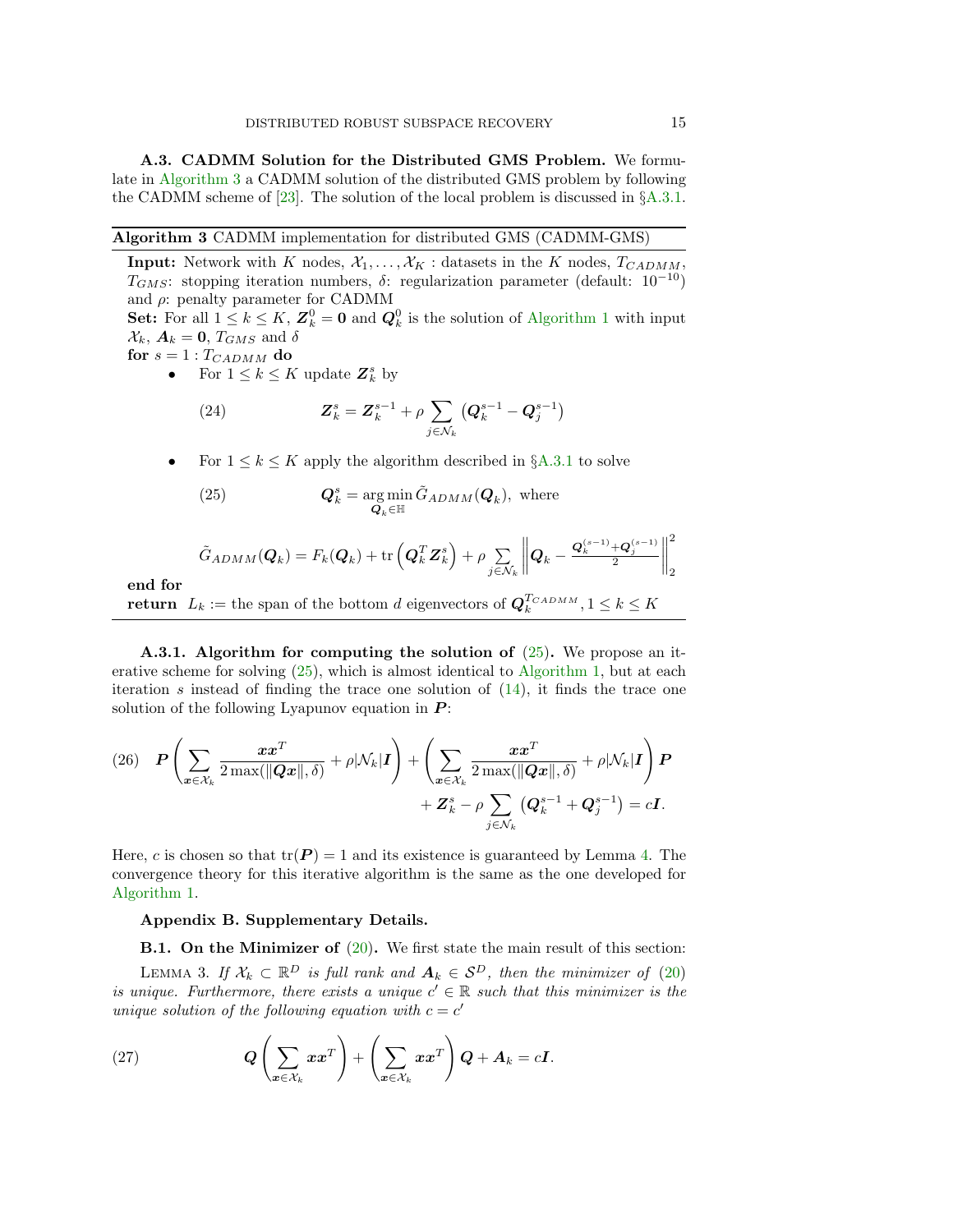Section [B.1.1](#page-15-3) states and proves a lemma about the solution of the above Lyapunov equation and  $\S 1.2$  then uses this latter lemma to conclude [Lemma 3.](#page-14-7) At last,  $\S 1.3$ briefly discusses the computation of the minimizer of [\(20\)](#page-13-1).

<span id="page-15-3"></span>B.1.1. Preliminary lemma. We verify the following lemma.

<span id="page-15-2"></span>LEMMA 4. If  $c \in \mathbb{R}$ ,  $\bm{X} \in \mathcal{S}_{++}^D$  and  $\bm{A} \in \mathcal{S}^D$ , then the following Lyapunov equation

$$
QX + XQ + A = cI
$$

has a unique solution in  $\mathbf{Q} \in \mathcal{S}^D$ . Furthermore,  $\text{tr}(\mathbf{Q})$  is an increasing linear function of c with slope  $tr(\mathbf{X}^{-1})/2$ .

*Proof.* The existence and uniqueness of the solution of  $(28)$  is well-known [\[7,](#page-22-26) page 107. We thus only need to show that  $tr(Q)$  is an increasing linear function of c. Assume that  $\mathbf{Q}_1$  and  $\mathbf{Q}_2$  are the solutions of [\(28\)](#page-15-2) corresponding to  $c_1$  and  $c_2$ , that is,

<span id="page-15-5"></span>(29) 
$$
Q_1X + XQ_1 + A = c_1I
$$
 and  $Q_2X + XQ_2 + A = c_2I$ .

Subtracting the two equations in [\(29\)](#page-15-5), results in

(30) 
$$
(Q_1 - Q_2)X + X(Q_1 - Q_2) = (c_1 - c_2)I,
$$

whose unique solution is  $(Q_1 - Q_2) = (c_1 - c_2)X^{-1}/2$ . By taking traces of both sides of the solution, we get that  $(tr(Q_1) - tr(Q_2)) / (c_1 - c_2) = tr(X^{-1})/2 > 0$ .

<span id="page-15-4"></span>**B.1.2.** Proof of [Lemma 3.](#page-14-7) Since  $\mathcal{X}_k$  is full rank,  $\sum_{x \in \mathcal{X}_k} xx^T \in \mathcal{S}_{++}^D$ . Hence the minimized function in [\(20\)](#page-13-1) is strongly convex and its minimizer is unique.

We note that  $(27)$  is a Lyapunov equation in Q. [Lemma 4](#page-15-2) implies that there is a unique value  $c'$  for which the unique solution of  $(27)$  has trace 1. We denote this solution by  $Q'$ . Next, we show that  $Q'$  is the minimizer of [\(20\)](#page-13-1). The following two  $\text{facts: } \sum_{\bm{x}\in\mathcal{X}_k} \|\bm{Q}\bm{x}_k\|^2 + \text{tr}(\bm{A}_k\bm{Q}) = \sum_{\bm{x}\in\mathcal{X}_k} \text{tr}(\bm{Q}\bm{x}_k\bm{x}_k^T\bm{Q}) + \text{tr}(\bm{A}_k\bm{Q}) \text{ for } \bm{Q} \in \mathbb{H} \text{ and }$  $\text{tr}(\boldsymbol{Q}) = 1$  for  $\boldsymbol{Q} \in \mathbb{H}$ , imply the same minimizer for  $(20)$  and

<span id="page-15-6"></span>(31) 
$$
\min_{\mathbf{Q}\in\mathbb{H}} l(\mathbf{Q}), \text{ where } l(\mathbf{Q})=\sum_{\mathbf{x}\in\mathcal{X}_k} \text{tr}(\mathbf{Q}\mathbf{x}_k\mathbf{x}_k^T\mathbf{Q})+\text{tr}(\mathbf{A}_k\mathbf{Q})-c'\,\text{tr}(\mathbf{Q}).
$$

Since  $l(Q)$  is convex on H, we conclude that  $Q'$  minimizes [\(31\)](#page-15-6) by showing that the derivative of  $l(Q)$  at  $Q'$ , when restricted to  $\mathbb{H}$ , is 0:

$$
\frac{d}{d\mathbf{Q}}l(\mathbf{Q})\bigg|_{\mathbf{Q}=\mathbf{Q}'}=\mathbf{Q}'\left(\sum_{\boldsymbol{x}\in\mathcal{X}_k}\boldsymbol{x}\boldsymbol{x}^T\right)+\left(\sum_{\boldsymbol{x}\in\mathcal{X}_k}\boldsymbol{x}\boldsymbol{x}^T\right)\mathbf{Q}'+\boldsymbol{A}_k-c'\boldsymbol{I}=\mathbf{0}.\qquad \Box
$$

<span id="page-15-1"></span>**B.1.3. Computing the Minimizer of**  $(20)$ . In view of [Lemma 4](#page-15-2) we compute c' and the corresponding solution of  $(29)$  as follows. We solve  $(27)$  with  $c = 0$  to obtain  $Q_* \in \mathcal{S}^D$ . We then use  $\text{tr}(Q_*)$  and the slope  $\text{tr}(X^{-1})/2$ , where  $X = \sum_{x \in \mathcal{X}_k} x x^T$ , to find  $c'$ . Therefore, computing this minimizer requires computing  $X$ , which costs  $O(N_{\text{max}} \times D^2)$ , and solving two Lyapunov equations, which costs  $O(D^3)$  (see [\[4\]](#page-21-2)).

<span id="page-15-0"></span>**B.2. Proof of [Lemma 1.](#page-4-5)** Let  $\boldsymbol{X} = \sum_{i=1}^{N} x_i x_i^T / (2 \max(||\boldsymbol{Q} \boldsymbol{x}_i||, \delta))$  and note that  $X \in \mathcal{S}_{++}^D$ . This observation and [Lemma 4](#page-15-2) imply that there is a unique value  $c \in \mathbb{R}$  for which [\(14\)](#page-4-2) has a unique solution in H. We will show that  $c > \lambda_1(A)$ , equivalently  $A - cI \preceq 0$ , and thus in view of [\[7,](#page-22-26) page 107], this solution is in  $S_{++}^D$ .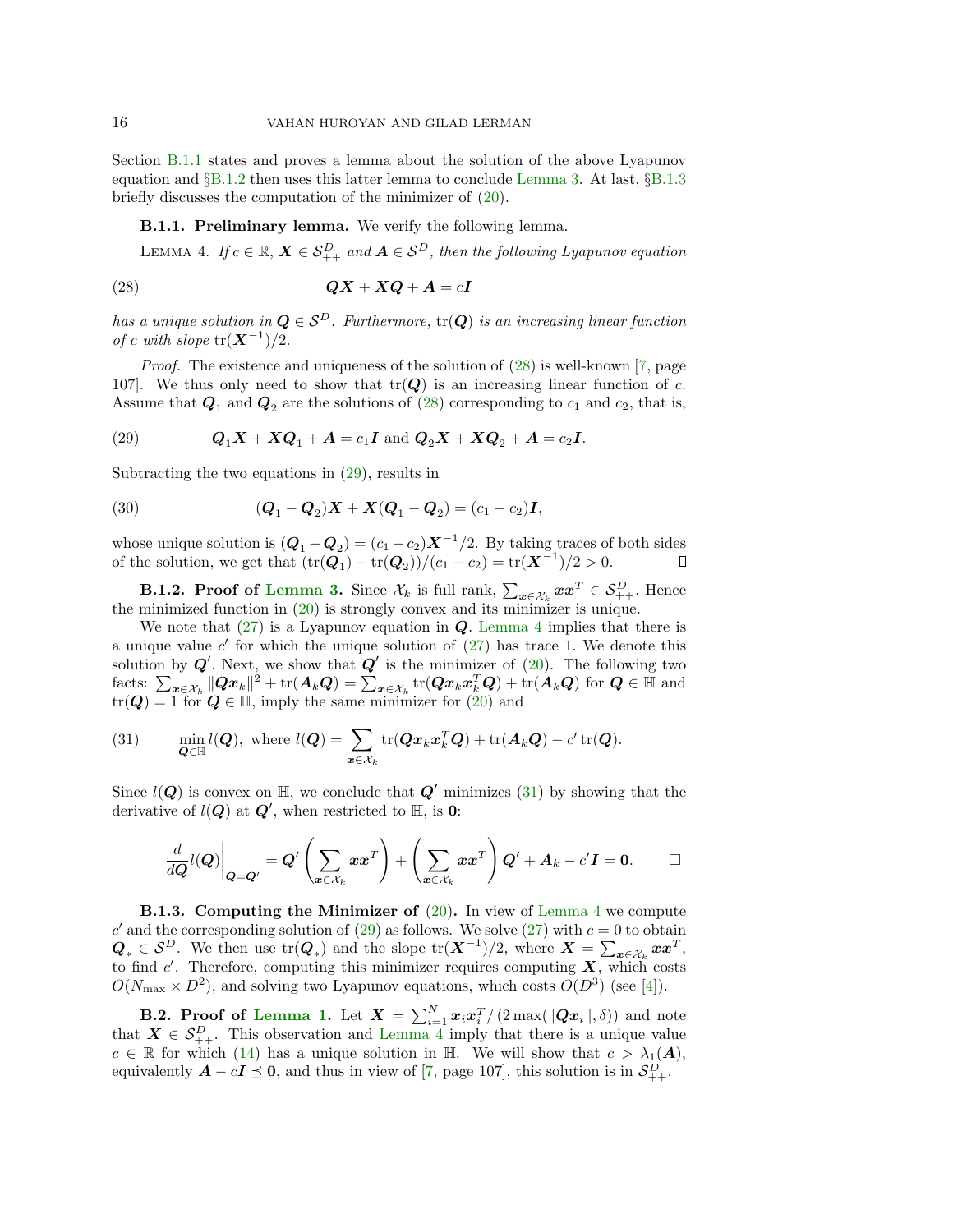To get this estimate, we rewrite [\(14\)](#page-4-2) as  $P + XPX^{-1} + AX^{-1} = cX^{-1}$ . Applying trace to both sides and using the following facts:  $tr(P) = 1$ ,  $tr(XPX^{-1}) =$  $\text{tr}(\boldsymbol{X}^{-1}\boldsymbol{X}\boldsymbol{P}) = 1 \text{ and } \text{tr}(\boldsymbol{A}\boldsymbol{X}^{-1}) \geq \lambda_D(\boldsymbol{A})\,\text{tr}(\boldsymbol{X}^{-1}) \text{ yields } c \geq 2/\,\text{tr}(\boldsymbol{X}^{-1}) + \lambda_D(\boldsymbol{A}).$ 

Let  $\boldsymbol{X}_* = \sum_{i=1}^N \boldsymbol{x}_i \boldsymbol{x}_i^T / \left( 2 \max(\|\boldsymbol{x}_i\|, \delta) \right).$  Since  $\boldsymbol{Q} \in \mathcal{S}_{+}^D \cap \mathbb{H}$  and  $\max(\|\boldsymbol{Qx}_i\|, \delta) \leq \delta$  $\max(\|\boldsymbol{x}_i\|, \delta)$  for  $1 \leq i \leq N$ ,  $\boldsymbol{X} - \boldsymbol{X}_* \in \mathcal{S}_+^D$ , which implies that  $\boldsymbol{X}_*^{-1} - \boldsymbol{X}^{-1} \in \mathcal{S}_+^D$ . Combining the last result with [\(13\)](#page-4-4),  $||A||_2 > \lambda_1(-A)$  and the estimate of c we obtain that  $c \ge 2/\text{tr}(\bm{X}_*^{-1}) + \lambda_D(\bm{A}) \ge 2\|\bm{A}\|_2 - \lambda_1(-\bm{A}) \ge \lambda_1(\bm{A}).$ 

The last statement of the lemma is a direct application of [Lemma 4.](#page-15-2)  $\Box$ 

<span id="page-16-0"></span>B.3. On the Choice of the Step-Size. In view of [Lemma 1,](#page-4-5) we require that condition [\(13\)](#page-4-4) holds at each iteration of [Algorithm 2](#page-5-2) and each node k. The following lemma shows that a choice of a sufficiently small step-size  $\mu$  guarantees this requirement. After verifying this lemma, we discuss weaker restrictions on the step-size as well as a weaker practical version of condition [\(13\)](#page-4-4).

<span id="page-16-2"></span>LEMMA 5. If  $\{\mathcal{X}_k\}_{k=1}^K \subset \mathbb{R}^D$  are datasets distributed at K nodes,  $n \in \mathbb{N}$  and

(32) 
$$
\mu \leq \frac{1}{n \cdot \max_{1 \leq k \leq K} |\mathcal{E}_k| \cdot \text{tr}\left(\left(\sum_{x \in \mathcal{X}_k} \frac{\boldsymbol{x} \boldsymbol{x}^T}{\max(\|\boldsymbol{x}\|,\delta)}\right)^{-1}\right)},
$$

then at each iteration  $s \leq n$  of [Algorithm](#page-5-2) 2 and node k,  $A_k^s$  satisfies condition [\(13\)](#page-4-4).

<span id="page-16-3"></span>*Proof.* We estimate the LHS of  $(13)$  at iteration s as follows:

(33) 
$$
\|A_k^s\|_2 = \left\|\sum_{m\in\mathcal{E}_k} c_{mk} \Lambda_m^s\right\|_2 \leq \sum_{m\in\mathcal{E}_k} \|\Lambda_m^s\|_2.
$$

In order to evaluate  $\|\Lambda_m^s\|_2$  for  $1 \leq m \leq M$ , we apply [\(16\)](#page-4-3) and basic inequalities:

<span id="page-16-4"></span>
$$
(34) \quad \|\mathbf{\Lambda}_{m}^{s}\|_{2} = \|\mathbf{\Lambda}_{m}^{s-1} + \mu(c_{mk}\mathbf{Q}_{k}^{s} - c_{mk}\mathbf{Q}_{q}^{s})\|_{2} \le \|\mathbf{\Lambda}_{m}^{s-1}\|_{2} + \mu \|\mathbf{Q}_{k}^{s} - \mathbf{Q}_{q}^{s}\|_{2} \le
$$

$$
\|\mathbf{\Lambda}_{m}^{s-1}\|_{2} + \mu \max\{\|\mathbf{Q}_{k}^{s}\|_{2}, \|\mathbf{Q}_{q}^{s}\|_{2}\} \le \|\mathbf{\Lambda}_{m}^{s-1}\|_{2} + \mu \le \cdots \le s\mu \le n\mu.
$$

Combining  $(32)$ ,  $(33)$  and  $(34)$  results in

(35) 
$$
\|A_k^s\|_2 \leq \sum_{m \in \mathcal{E}_k} \|\Lambda_m^s\|_2 \leq |\mathcal{E}_k| n\mu \leq 1 \bigg/ \operatorname{tr} \left( \left( \sum_{\bm{x} \in \mathcal{X}} \frac{\bm{x} \bm{x}^T}{2 \max(\|\bm{x}\|, \delta)} \right)^{-1} \right). \qquad \Box
$$

In practice one may apply several iterations with the same fixed step-size and gradually reduce it until it satisfies the estimate above. Nevertheless, this estimate represents a worse-case scenario and typically we expect an improved one. Indeed, first note that condition [\(13\)](#page-4-4) represents a worse-case scenario. In the proof of [Lemma 1](#page-4-5) we used the worst-case estimate  $||Q|| \leq 1$ . However, typically  $||Q|| \sim 1/D$ . This will introduce a multiplicative factor  $D$  for the RHS of  $(13)$  and thus of  $(32)$ . Second, in [\(34\)](#page-16-4) we used the estimate  $\|Q_k^s - Q_q^s\| \leq \max{\{\|Q_k^s\|_2, \|\dot{Q}_q^s\|_2\}} \leq 1$ . However, typically for  $Q_k^s, Q_q^s \in \mathbb{H} \cap \mathcal{S}_{++}^D$ ,  $\max\{\|Q_k^s\|_2, \|Q_q^s\|_2\} \sim 1/D$ . This observation introduces another multiplicative factor  $D$  for the RHS of  $(32)$ . These two observations suggest, in practice, the following choice of a step-size:

<span id="page-16-1"></span>(36) 
$$
\mu = \frac{D^2}{n \cdot \max_{1 \le k \le K} |\mathcal{E}_k| \cdot \text{tr}\left(\left(\sum_{x \in \mathcal{X}_k} \frac{\boldsymbol{x}\boldsymbol{x}^T}{\max(\|\boldsymbol{x}\|,\delta)}\right)^{-1}\right)}.
$$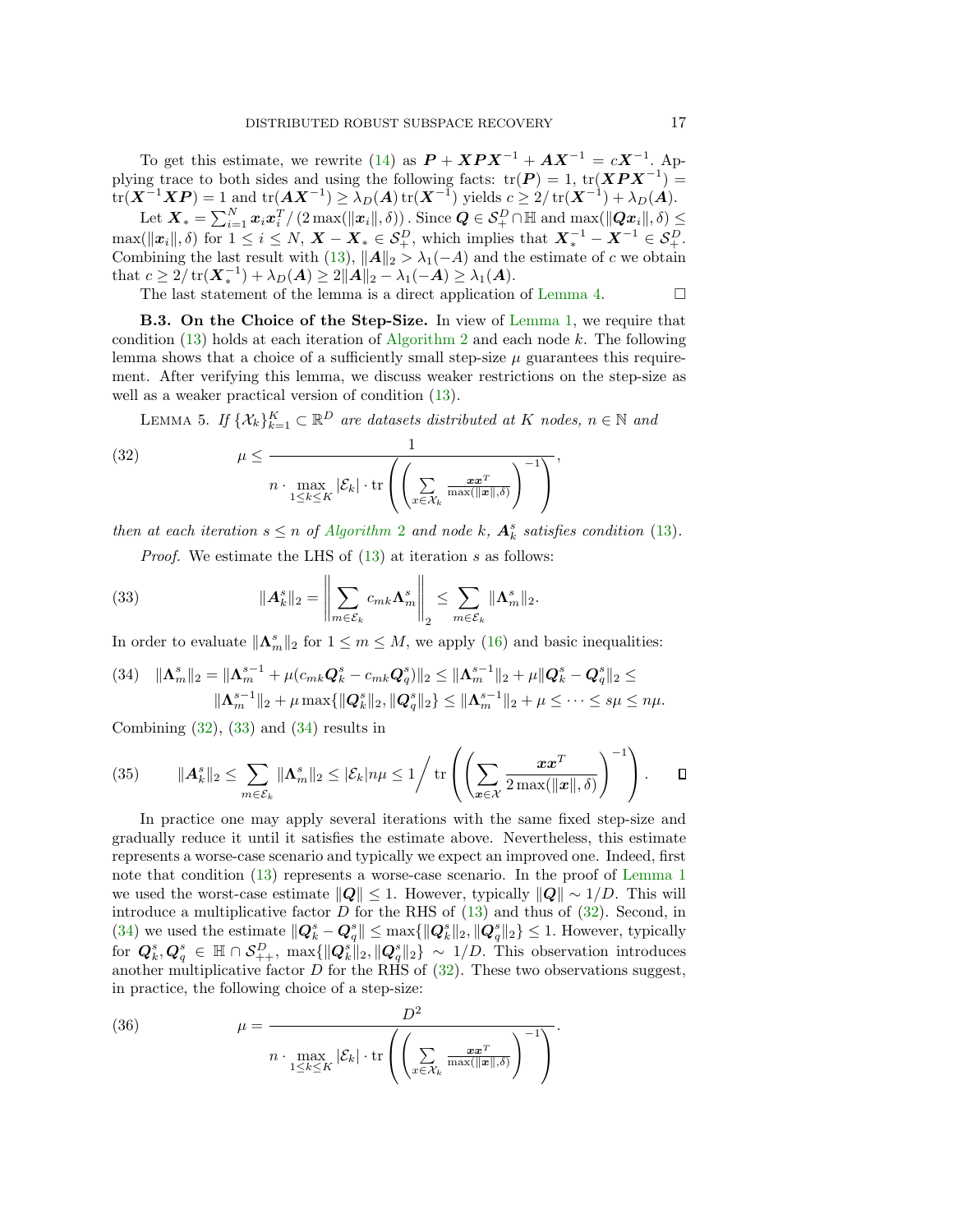Third of all, we note that for sufficiently small step-sizes the gradient descent gets closer to the solution, that is,  $\|\mathbf{Q}_k^s - \mathbf{Q}_q^s\|_2 \to 0$ , for  $1 \leq k, q \leq K$ . However, we used  $1/D$  as an upper bound for  $\|\hat{\boldsymbol{Q}}_k^s - \hat{\boldsymbol{Q}}_q^s\|_2^2$ . At last, we comment that while the above analysis aims to guarantee that at each iteration the solution is in  $\mathbb{H} \cap \mathcal{S}_{++}^D$  (since [\(13\)](#page-4-4) guarantees this), in practice it is not a main concern for small step-sizes and large number of iterations. Indeed, the solution of [\(4\)](#page-2-2) coincides with the solution of GMS for the total data, which is in  $\mathbb{H} \cap \mathcal{S}_{++}^D$ . Thus, by choosing the step-size small enough we will always converge to the solution.

<span id="page-17-0"></span>B.4. Proof of Theorem [1.](#page-6-5) We establish an auxiliary lemma in §[B.4.1](#page-17-1) and conclude Theorem [1](#page-6-5) in  $\S 8.4.2$  by following ideas of [\[10,](#page-22-25) [37\]](#page-23-4) and using this lemma.

<span id="page-17-1"></span>B.4.1. Preliminary Proposition. We first apply [Lemma 4](#page-15-2) to define the mapping  $T_{\mathbf{A}}(\mathbf{Q})$  and then establish the continuity of  $T_{\mathbf{A}}(\mathbf{Q})$  in  $\mathcal{S}_{++}^D$ .

DEFINITION 2 (The mapping  $T_{\boldsymbol{A}}(\boldsymbol{Q})$ ). If  $\{\boldsymbol{x}_i\}_{i=1}^N \subset \mathbb{R}^D$ ,  $\delta > 0$ ,  $\boldsymbol{Q} \in \mathcal{S}_{+}^D \cap \mathbb{H}$  and  $A \in S^D$  with  $tr(A) = 0$ , then  $T_A(Q)$  is the solution of the following equation in P

<span id="page-17-3"></span>(37) 
$$
\boldsymbol{P}\left(\sum_{i=1}^N \frac{\boldsymbol{x}_i \boldsymbol{x}_i^T}{\max(\|\boldsymbol{Q}\boldsymbol{x}_i\|,\delta)}\right) + \left(\sum_{i=1}^N \frac{\boldsymbol{x}_i \boldsymbol{x}_i^T}{\max(\|\boldsymbol{Q}\boldsymbol{x}_i\|,\delta)}\right) \boldsymbol{P} + \boldsymbol{A} = c\boldsymbol{I},
$$

where  $c = c(Q) \in \mathbb{R}$  is uniquely chosen so that the solution has trace 1.

<span id="page-17-7"></span>LEMMA 6. Assume a sequence  $\{Q^t\}_{t\in\mathbb{N}}\subset\mathcal{S}_{++}^D\cap\mathbb{H}$ ,  $\bm{A}\in\mathcal{S}^D$  with  $\mathrm{tr}(\bm{A})=0,$  $\{\boldsymbol{x}_i\}_{i=1}^N \subset \mathbb{R}^D$  and  $\delta > 0$ . If  $\boldsymbol{Q}^t \to \hat{\boldsymbol{Q}}$ , then  $T_{\boldsymbol{A}}(\boldsymbol{Q}^t) \to T_{\boldsymbol{A}}(\hat{\boldsymbol{Q}})$ .

*Proof.* For  $t \in \mathbb{N}$ , let  $P^t = T_A(Q^t)$  be the trace one solution of [\(37\)](#page-17-3) with  $Q = Q^t$ and  $c = c^t$ . Let  $\hat{\mathbf{P}} = T_{\mathbf{A}}(\hat{\mathbf{Q}})$  be the trace one solution of [\(37\)](#page-17-3) with  $\mathbf{Q} = \hat{\mathbf{Q}}$  and  $c = \hat{c}$ . We need to prove that  $P^t \to \hat{P}$  as  $t \to \infty$ . We write [\(37\)](#page-17-3) with  $P^t, Q^t$  and  $c^t$  as

(38) 
$$
\boldsymbol{P}^t \left( \sum_{i=1}^N \frac{\boldsymbol{x}_i \boldsymbol{x}_i^T}{\max(\|\boldsymbol{Q}^t \boldsymbol{x}_i\|, \delta)} \right) + \left( \sum_{i=1}^N \frac{\boldsymbol{x}_i \boldsymbol{x}_i^T}{\max(\|\boldsymbol{Q}^t \boldsymbol{x}_i\|, \delta)} \right) \boldsymbol{P}^t + \boldsymbol{A} = c^t \boldsymbol{I}.
$$

Note that  $\boldsymbol{R}^t := \sum_{i=1}^N \boldsymbol{x}_i \boldsymbol{x}_i^T / \max(||\boldsymbol{Q}^t \boldsymbol{x}_i||, \delta) \rightarrow \hat{\boldsymbol{R}} := \sum_{i=1}^N \boldsymbol{x}_i \boldsymbol{x}_i^T / \max(||\boldsymbol{Q} \boldsymbol{x}_i||, \delta)$  as  $t \to \infty$ . Also observe that for  $\mathbf{Q} = \hat{\mathbf{Q}}$ ,  $c = \hat{c}$  and  $T_{\mathbf{A}}(\mathbf{Q}^t) = \mathbf{P}^t$ , [\(37\)](#page-17-3) has the form

<span id="page-17-4"></span>(39) 
$$
\boldsymbol{P}^t \boldsymbol{R}^t + \boldsymbol{R}^t \boldsymbol{P}^t + \boldsymbol{A} = c^t \boldsymbol{I}.
$$

By subtracting  $c^t I$  from both sides of [\(39\)](#page-17-4) and rewriting  $c^t I = c^t R^{t-1} R^t / 2 +$  $R^t c^t R^{t-1/2}$ , [\(39\)](#page-17-4) becomes  $(P^t - c^t R^{t-1/2}) R^t + R^t (P^t - c^t R^{t-1/2}) + A = 0$ . Similarly,  $(\hat{\boldsymbol{P}} - \hat{c}\hat{\boldsymbol{R}}^{-1}/2)\hat{\boldsymbol{R}} + \hat{\boldsymbol{R}}(\hat{\boldsymbol{P}} - \hat{c}\hat{\boldsymbol{R}}^{-1}/2) + \boldsymbol{A} = \boldsymbol{0}$ . Since  $\boldsymbol{A}$  is fixed and  $\boldsymbol{R}^{t} \to \hat{\boldsymbol{R}}$  as  $t \to \infty$ , it follows from the last two expressions that

<span id="page-17-5"></span>(40) 
$$
\boldsymbol{P}^t - c^t \boldsymbol{R}^{t-1}/2 \to \hat{\boldsymbol{P}} - \hat{c} \hat{\boldsymbol{R}}^{-1}/2 \text{ as } t \to \infty.
$$

By taking the trace of both sides of [\(40\)](#page-17-5) and using the facts that  $tr(\mathbf{P}^t) = tr(\hat{\mathbf{P}}) = 1$ and  $\hat{\boldsymbol{R}}^t \to \boldsymbol{R}$  as  $t \to \infty$ , we get that  $c^t \to \hat{c}$  and consequently  $\boldsymbol{P}^t \to \hat{\boldsymbol{P}}$  as  $t \to \infty$ .

<span id="page-17-2"></span>B.4.2. Conclusion of Theorem [1.](#page-6-5) We divide the proof of Theorem [1](#page-6-5) into the following steps suggested in [\[37\]](#page-23-4).

Step 1: The majorizing function H and its minimizer. Let  $H_k^{\delta}$  denote the following function

<span id="page-17-6"></span>(41) 
$$
H_k^{\delta}(\boldsymbol{Q},\boldsymbol{Q}^*)=\sum_{\boldsymbol{x}\in\mathcal{X}_k}\left(\frac{\|\boldsymbol{Q}\boldsymbol{x}\|^2}{2\max(\|\boldsymbol{Q}^*\boldsymbol{x}\|,\delta)}+\frac{\max(\|\boldsymbol{Q}^*\boldsymbol{x}\|,\delta)}{2}\right)+\text{tr}(\boldsymbol{Q}\boldsymbol{A}_k).
$$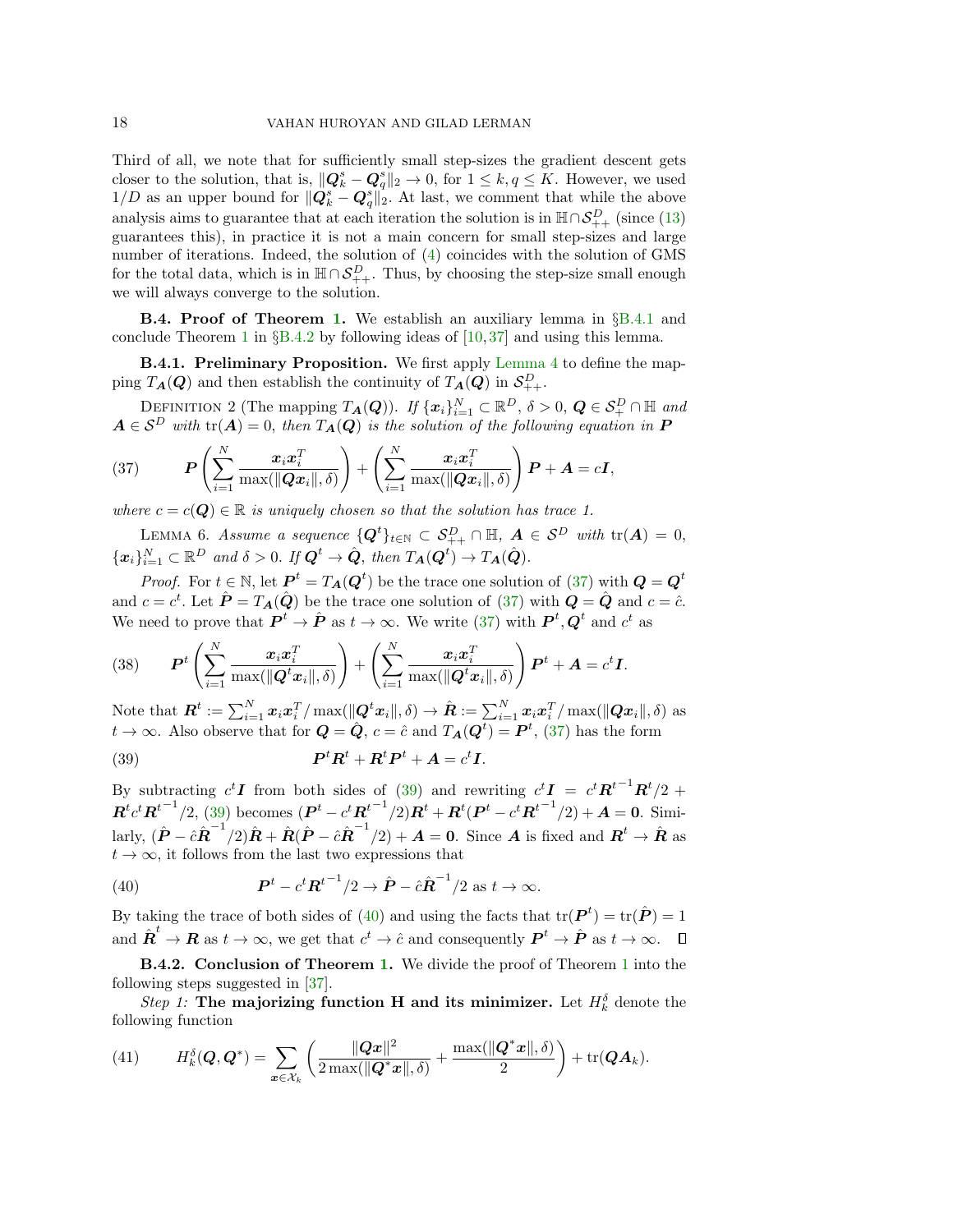We show next that  $H_k^{\delta}$  majorizes  $G_k^{\delta}$ , that is,

(42) 
$$
H_k^{\delta}(\boldsymbol{Q},\boldsymbol{Q})=G_k^{\delta}(\boldsymbol{Q}) \text{ and } G_k^{\delta}(\boldsymbol{Q})\leq H_k^{\delta}(\boldsymbol{Q},\boldsymbol{Q}^*).
$$

The above equality is immediate. To prove the above inequality we define

<span id="page-18-0"></span>
$$
G_k^\delta(\mathbf{x},\mathbf{Q}) = \begin{cases} \|\mathbf{Q}\mathbf{x}\|, & \text{if } \|\mathbf{Q}\mathbf{x}\| \geq \delta; \\ \frac{\|\mathbf{Q}\mathbf{x}\|^2}{2\delta} + \frac{\delta}{2}, & \text{if } \|\mathbf{Q}\mathbf{x}\| < \delta, \\ H_k^\delta(\mathbf{x},\mathbf{Q},\mathbf{Q}^*) = \frac{\|\mathbf{Q}\mathbf{x}\|^2}{2\max(\|\mathbf{Q}^*\mathbf{x}\|,\delta)} + \frac{\max(\|\mathbf{Q}^*\mathbf{x}\|,\delta)}{2}. \end{cases}
$$

We show that  $G_k^{\delta}(\bm{x},\bm{Q}) \leq H_k^{\delta}(\bm{x},\bm{Q},\bm{Q}^*)$  by considering four complementing cases: Case 1:  $||\mathbf{Qx}|| \geq \delta$  and  $||\mathbf{Q}^*\mathbf{x}|| \geq \delta$ . In this case

$$
G_k^\delta(\bm{x},\bm{Q}) = \|\bm{Qx}\| = \frac{\|\bm{Qx}\|\|\bm{Q}^*\bm{x}\|}{\|\bm{Q}^*\bm{x}\|} \leq \frac{\|\bm{Qx}\|^2 + \|\bm{Q}^*\bm{x}\|^2}{2\|\bm{Q}^*\bm{x}\|} = H_k^\delta(\bm{x},\bm{Q},\bm{Q}^*).
$$

Case 2:  $||Qx|| \geq \delta$  and  $||Q^*x|| < \delta$ . We conclude the desired property as follows  $0\leq \left(\|\bm{Q}\bm{x}\|-\delta\right)^2=\|\bm{Q}\bm{x}\|^2-2\|\bm{Q}\bm{x}\|\delta+\delta^2=\delta\left(H^{\delta}_k(x,\bm{Q},\bm{Q}^*)-G^{\delta}_k(\bm{x},\bm{Q})\right).$ 

Case 3:  $||\boldsymbol{Q}\boldsymbol{x}|| < \delta$  and  $||\boldsymbol{Q}^*\boldsymbol{x}|| \geq \delta$ . In this case

$$
G_k^\delta(\mathbf{x},\boldsymbol{Q})-H_k^\delta(\mathbf{x},\boldsymbol{Q},\boldsymbol{Q}^*)=\frac{1}{2}\left(\frac{\|\boldsymbol{Q}\boldsymbol{x}\|^2}{\delta}+\delta-\frac{\|\boldsymbol{Q}\boldsymbol{x}\|^2}{\|\boldsymbol{Q}^*\boldsymbol{x}\|}-\|\boldsymbol{Q}^*\boldsymbol{x}\|\right)=\\\frac{\|\boldsymbol{Q}^*\boldsymbol{x}\|-\delta}{2}\left(\frac{\|\boldsymbol{Q}\boldsymbol{x}\|^2}{\delta\|\boldsymbol{Q}^*\boldsymbol{x}\|}-1\right)\leq 0.
$$

Case 4:  $||\mathbf{Qx}|| < \delta$  and  $||\mathbf{Q}^* \mathbf{x}|| < \delta$ . Then  $G_k^{\delta}(\mathbf{x}, \mathbf{Q}) = H_k^{\delta}(\mathbf{x}, \mathbf{Q}, \mathbf{Q}^*).$ We thus conclude [\(42\)](#page-18-0) as follows

<span id="page-18-2"></span>(43) 
$$
G_k^{\delta}(\mathbf{Q}) = \sum_{\mathbf{x} \in \mathcal{X}_k} G_k^{\delta}(\mathbf{x}, \mathbf{Q}) + \text{tr}(\mathbf{Q}\mathbf{A}_k) \le H_k^{\delta}(\mathbf{x}, \mathbf{Q}, \mathbf{Q}^*) + \text{tr}(\mathbf{Q}\mathbf{A}_k) = H_k^{\delta}(\mathbf{Q}, \mathbf{Q}^*).
$$

Next, we claim that the minimizer of  $H_k^{\delta}(\mathbf{Q}, \mathbf{Q}_k^t)$  over all  $\mathbf{Q} \in \mathbb{H}$  is  $\mathbf{Q}_k^{t+1}$ . First we note that since the data satisfies the two-subspaces criterion and since  $\text{tr}(\boldsymbol{A}_k\boldsymbol{Q}_k)$  is a linear function, then according to Theorem 2 of [\[37\]](#page-23-4),  $H_k^{\delta}(\mathbf{Q}, \mathbf{Q}_k^t)$  is strictly convex over  $Q \in \mathbb{H}$ . We further note that for  $Q \in \mathbb{H}$ ,  $H_k^{\delta}(Q, Q^*) = \tilde{H}_k^{\delta}(Q, Q^*)$ , where

(44) 
$$
\widetilde{H}_k^{\delta}(\boldsymbol{Q},\boldsymbol{Q}^*)=\sum_{\boldsymbol{x}\in\mathcal{X}_k}\left(\frac{\mathrm{tr}(\boldsymbol{Q}\boldsymbol{x}\boldsymbol{x}^T\boldsymbol{Q})}{2\max(\|\boldsymbol{Q}^*\boldsymbol{x}\|,\delta)}+\frac{\max(\|\boldsymbol{Q}^*\boldsymbol{x}\|,\delta)}{2}\right)+\mathrm{tr}(\boldsymbol{Q}\boldsymbol{A}_k).
$$

Therefore, the minimizers over  $\mathbb{H}$  of  $H_k^{\delta}(Q, Q_k^t)$  and  $\tilde{H}_k^{\delta}(Q, Q_k^t) - c_k \text{tr}(Q)$  are the same. We compute the derivative of the latter term w.r.t.  $Q$  as follows:

<span id="page-18-1"></span>
$$
(45) \frac{d}{d\mathbf{Q}}\left(\tilde{H}_{k}^{\delta}(\mathbf{Q},\mathbf{Q}_{k}^{t})-c_{k}\operatorname{tr}(\mathbf{Q})\right)\Big|_{\mathbf{Q}=\mathbf{Q}_{k}^{t+1}}=\frac{1}{2}\left(\mathbf{Q}_{k}^{t+1}\sum_{\mathbf{x}\in\mathcal{X}_{k}}\frac{\mathbf{x}\mathbf{x}^{T}}{\max(\|\mathbf{Q}_{k}^{t}\mathbf{x}\|,\delta)}+\sum_{\mathbf{x}\in\mathcal{X}_{k}}\frac{\mathbf{x}\mathbf{x}^{T}}{\max(\|\mathbf{Q}_{k}^{t}\mathbf{x}\|,\delta)}\mathbf{Q}_{k}^{t+1}\right)+\mathbf{A}_{k}-c_{k}\mathbf{I}=\mathbf{0}.
$$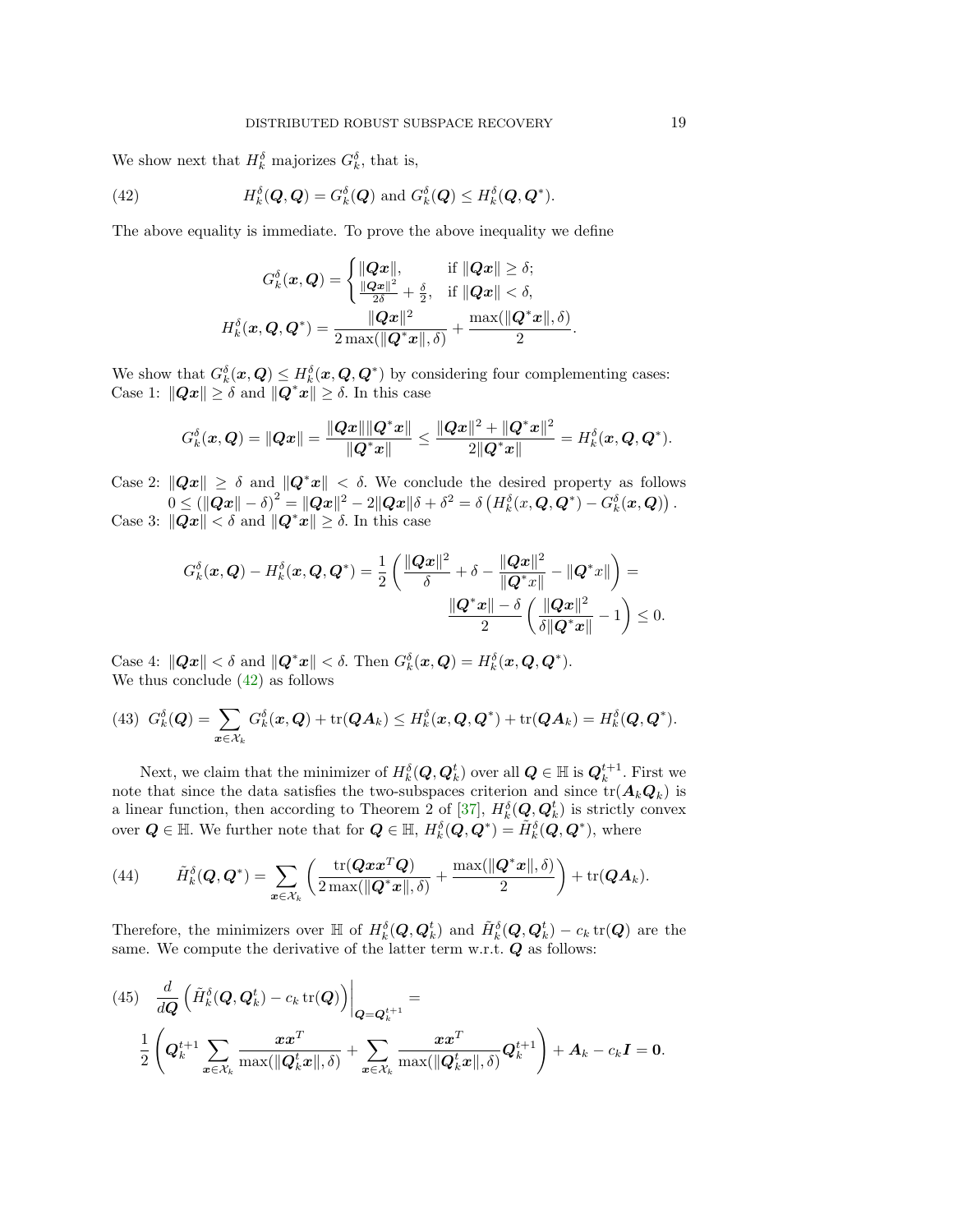The last equation follows from the definition of  $Q_k^{t+1}$  (see [\(12\)](#page-4-1)). Combining this with the fact that  $H^{\delta}(Q, Q_k^t)$  is strictly convex when restricted to  $Q \in \mathbb{H}$ , we conclude that  $Q_k^{t+1}$  is the unique minimizer of  $H^{\delta}(Q, Q_k^t)$  for  $Q \in \mathbb{H}$ .

Step 2: Convergence of  $\{G_k^{\delta}(\boldsymbol{Q}_k^t)\}_{t\in\mathbb{N}}$ . We first note that  $G_k^{\delta}$  is bounded from below on  $\mathbb H.$  Indeed,  $G_k^{\delta}(\mathbf Q) \geq \text{tr}(\mathbf Q \mathbf A_k) \geq \text{tr}(\mathbf Q) \times \min \text{eig}(\mathbf A_k) = \min \text{eig}(\mathbf A_k).$ 

Next, we show that  $G_k^{\delta}(\mathbf{Q}_k^t)$  decreases with t. By using [\(42\)](#page-18-0) and the fact that  $Q_k^{t+1}$  is the minimizer of  $H_k^{\delta}(\mathbf{Q}, \mathbf{Q}_k^t)$  for  $\mathbf{Q} \in \mathbb{H}$ , we get that

<span id="page-19-0"></span>(46) 
$$
G_k^{\delta}(\mathbf{Q}_k^{t+1}) \leq H_k^{\delta}(\mathbf{Q}_k^{t+1}, \mathbf{Q}_k^t) \leq H_k^{\delta}(\mathbf{Q}_k^t, \mathbf{Q}_k^t) = G_k^{\delta}(\mathbf{Q}_k^t).
$$

Since  $\{G_k^{\delta}(\mathbf{Q}_k^t)\}_{t\in\mathbb{N}}$  is bounded from below and decreases, it converges.

 $Step 3: \|Q_k^t - Q_k^{t+1}\| \to 0$  as  $t \to \infty$ . It follows from [\(45\)](#page-18-1) and the fact that  $\boldsymbol{Q}_{k}^{t} - \boldsymbol{Q}_{k}^{t+1} \in \mathcal{S}^{\tilde{D}}$  has trace 0, that

$$
\mathrm{tr}\left((\boldsymbol{Q}_{k}^{t+1}\sum_{\boldsymbol{x}\in\mathcal{X}_{k}}\frac{\boldsymbol{x}\boldsymbol{x}^{T}}{\max(\|\boldsymbol{Q}_{k}^{t}\boldsymbol{x}\|,\delta)}+\sum_{\boldsymbol{x}\in\mathcal{X}_{k}}\frac{\boldsymbol{x}\boldsymbol{x}^{T}}{(\|\boldsymbol{Q}_{k}^{t}\boldsymbol{x}\|,\delta)}\boldsymbol{Q}_{k}^{t+1}+2\boldsymbol{A}_{k})(\boldsymbol{Q}_{k}^{t}-\boldsymbol{Q}_{k}^{t+1})\right)=0.
$$

Simplifying the above equation, we get that

<span id="page-19-1"></span>
$$
(47) \quad \text{tr}\left(\mathbf{A}_{k}\left(\mathbf{Q}_{k}^{t}-\mathbf{Q}_{k}^{t+1}\right)\right)=-\text{tr}\left(\mathbf{Q}_{k}^{t+1}\sum_{\mathbf{x}\in\mathcal{X}_{k}}\frac{\mathbf{x}\mathbf{x}^{T}}{\max(\|\mathbf{Q}_{k}^{t}\mathbf{x}\|,\delta)}\left(\mathbf{Q}_{k}^{t}-\mathbf{Q}_{k}^{t+1}\right)\right)=\n \text{tr}\left(\sum_{\mathbf{x}\in\mathcal{X}_{k}}\frac{\mathbf{Q}_{k}^{t+1}\mathbf{x}\mathbf{x}^{T}(\mathbf{Q}_{k}^{t+1}-\mathbf{Q}_{k}^{t})}{\max(\|\mathbf{Q}_{k}^{t}\mathbf{x}\|,\delta)}\right)=\sum_{\mathbf{x}\in\mathcal{X}_{k}}\frac{\mathbf{x}^{T}\mathbf{Q}_{k}^{t+1}(\mathbf{Q}_{k}^{t+1}-\mathbf{Q}_{k}^{t})\mathbf{x}}{\max(\|\mathbf{Q}_{k}^{t}\mathbf{x}\|,\delta)}
$$

.

It follows from [\(46\)](#page-19-0) and [\(41\)](#page-17-6) that

<span id="page-19-2"></span>(48) 
$$
G_k^{\delta}(\mathbf{Q}_k^t) - G_k^{\delta}(\mathbf{Q}_k^{t+1}) \ge H_k^{\delta}(\mathbf{Q}_k^t, \mathbf{Q}_k^t) - H_k^{\delta}(\mathbf{Q}_k^{t+1}, \mathbf{Q}_k^t) =
$$
  

$$
\frac{1}{2} \sum_{\mathbf{x} \in \mathcal{X}_k} \left( \frac{\|\mathbf{Q}_k^t \mathbf{x}\|^2 - \|\mathbf{Q}_k^{t+1} \mathbf{x}\|^2}{\max(\|\mathbf{Q}_k^t \mathbf{x}\|, \delta)} \right) + \text{tr}((\mathbf{Q}_k^t - \mathbf{Q}_k^{t+1})\mathbf{A}) =
$$
  

$$
\frac{1}{2} \sum_{\mathbf{x} \in \mathcal{X}_k} \left( \frac{\mathbf{x}^T(\mathbf{Q}_k^t)^2 \mathbf{x} - \mathbf{x}^T(\mathbf{Q}_k^{t+1})^2 \mathbf{x}}{\max(\|\mathbf{Q}_k^t \mathbf{x}\|, \delta)} \right) + \text{tr}((\mathbf{Q}_k^t - \mathbf{Q}_k^{t+1})\mathbf{A}).
$$

The combination of [\(47\)](#page-19-1) and [\(48\)](#page-19-2) yields

<span id="page-19-3"></span>
$$
(49) \quad G_k^{\delta}(\mathbf{Q}_k^t) - G_k^{\delta}(\mathbf{Q}_k^{t+1}) \ge \frac{1}{2} \sum_{\mathbf{x} \in \mathcal{X}_k} \left( \frac{\mathbf{x}^T(\mathbf{Q}_k^t)^2 \mathbf{x} - \mathbf{x}^T(\mathbf{Q}_k^{t+1})^2 \mathbf{x}}{\max(\|\mathbf{Q}_k^t \mathbf{x}\|, \delta)} \right) + \\ \sum_{\mathbf{x} \in \mathcal{X}_k} \frac{\mathbf{x}^T \mathbf{Q}_k^{t+1}(\mathbf{Q}_k^{t+1} - \mathbf{Q}_k^t)\mathbf{x})}{\max(\|\mathbf{Q}_k^t \mathbf{x}\|, \delta)} = \frac{1}{2} \sum_{\mathbf{x} \in \mathcal{X}_k} \frac{\|(\mathbf{Q}_k^t - \mathbf{Q}_k^{t+1})\mathbf{x}\|^2}{\max(\|\mathbf{Q}^t \mathbf{x}\|, \delta)} \ge 0.
$$

Since  $\{G(\mathbf{Q}_k^t)\}_{t\in\mathbb{N}}$  converges, [\(49\)](#page-19-3) implies that

(50) 
$$
\sum_{\boldsymbol{x}\in\mathcal{X}_k}\frac{\|(\boldsymbol{Q}_k^t-\boldsymbol{Q}_k^{t+1})\boldsymbol{x}\|^2}{\max(\|\boldsymbol{Q}_k^t\boldsymbol{x}\|,\delta)}\to 0 \text{ as } t\to\infty
$$

and consequently (using the fact that  $\text{Span}\{\boldsymbol{x}\}_{{\boldsymbol{x}}\in\mathcal{X}_k} = \mathbb{R}^D$ ):

<span id="page-19-4"></span>(51) 
$$
\|Q_k^t - Q_k^{t+1}\| \to 0 \text{ as } t \to \infty.
$$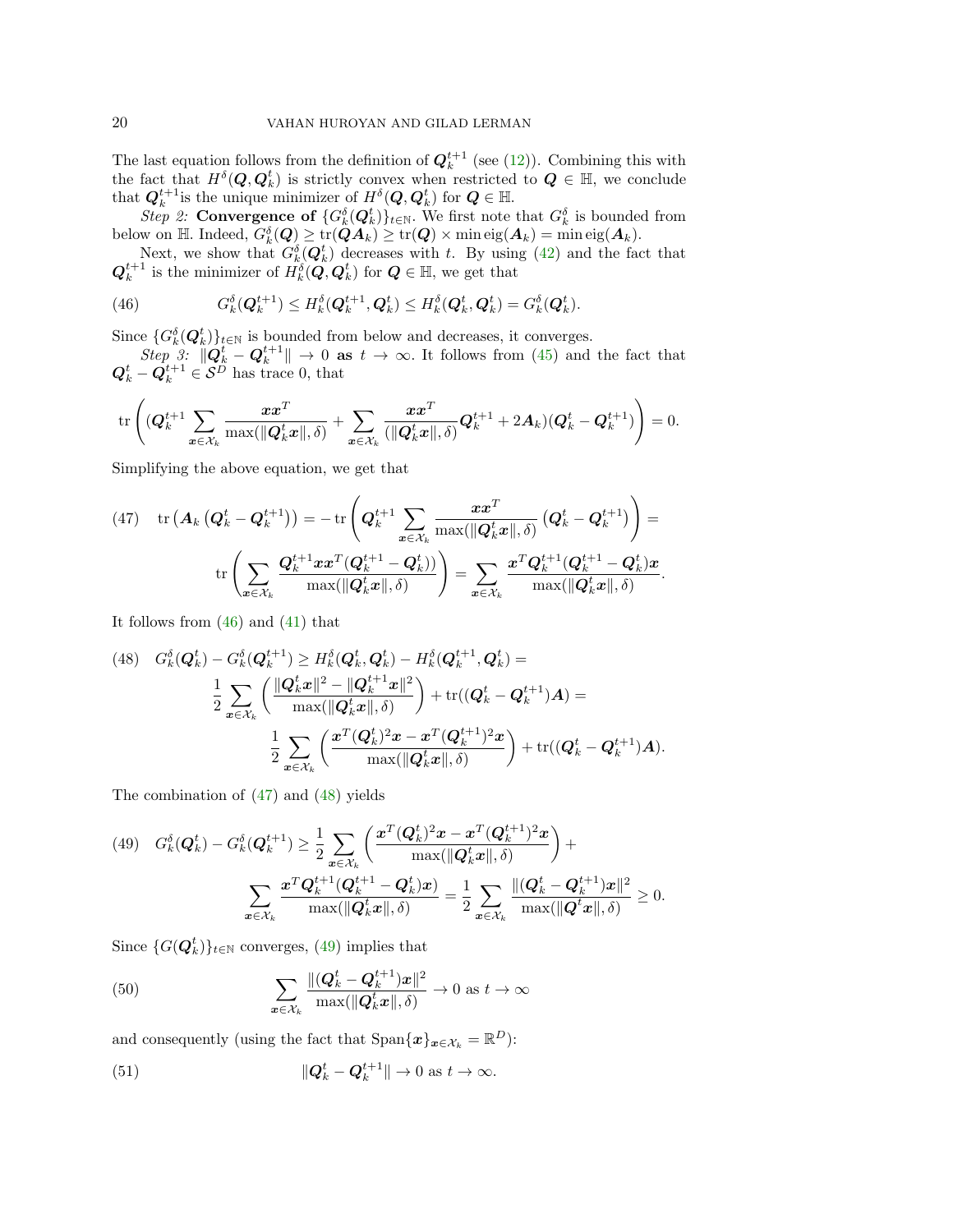Step 4: Convergence of  $\{Q_k^t\}_{t\in\mathbb{N}}$  to the minimizer of  $G_k^{\delta}(\mathbf{Q})$ . The sequence  ${Q_k^t}_{t\in\mathbb{N}}$  lies in the compact set of positive semi-definite matrices with trace 1. By Bolzano-Weierstrass theorem,  $\{Q_k^t\}_{t\geq 1}$  has a converging subsequence. Let  $\tilde{Q}_k$  denote the limit of the subsequence. We show that

<span id="page-20-2"></span>(52) 
$$
\tilde{\boldsymbol{Q}}_k = \operatorname*{arg\,min}_{\boldsymbol{Q} \in \mathbb{H}} G_k^{\delta}(\boldsymbol{Q}).
$$

By [Lemma 6](#page-17-7) and the fact that the limits of  $G_k^{\delta}(\boldsymbol{Q}_k^t)$  and  $G_k^{\delta}(\boldsymbol{Q}_k^{t+1}) \equiv G_k^{\delta}(T_{\boldsymbol{A}}(\boldsymbol{Q}_k^t))$ are the same, we conclude that  $G_k^{\delta}(\tilde{\boldsymbol{Q}}_k) = G_k^{\delta}(T_{\boldsymbol{A}}(\tilde{\boldsymbol{Q}}_k))$ . Combining this result with [\(46\)](#page-19-0) we get that  $H_k^{\delta}(T_{\boldsymbol{A}}(\tilde{\boldsymbol{Q}}_k), \tilde{\boldsymbol{Q}}_k) = H_k^{\delta}(\tilde{\boldsymbol{Q}}_k, \tilde{\boldsymbol{Q}}_k)$ . Since  $T_{\boldsymbol{A}}(\tilde{\boldsymbol{Q}}_k)$  is the unique minimizer of  $H_k^{\delta}(Q, \tilde{Q}_k)$  among all  $Q \in \mathbb{H}$  we get that  $T_A(\tilde{Q}_k) = \tilde{Q}_k$ . That is,  $\tilde{Q}_k$  is the unique minimizer of  $H_k^{\delta}(Q, \tilde{Q}_k)$  and  $\tilde{H}_k^{\delta}(Q, \tilde{Q}_k)$  among all  $Q \in \mathbb{H}$  and thus the directional derivatives of  $\tilde{H}_k^{\delta}(Q,\tilde{Q}_k)$  with respect to  $Q$  restricted to  $\mathbb H$  are 0. Hence,  $\mathrm{tr}\left(\left(\frac{d}{d\mathbf{Q}}\tilde{H}_{k}^{\delta}(\mathbf{Q},\tilde{\mathbf{Q}}_{k})|_{\mathbf{Q}=\tilde{\mathbf{Q}}_{k}}\right)\left(\mathbf{P}-\tilde{\mathbf{Q}}_{k}\right)^{T}\right)=0$  and thus there exists  $c\in\mathbb{R}$  such that  $\frac{d}{d\mathbf{Q}} \tilde{H}_k^{\delta}(\mathbf{Q}, \tilde{\mathbf{Q}}_k)|_{\mathbf{Q} = \tilde{\mathbf{Q}}_k} = c\mathbf{I}$ . This implies that

<span id="page-20-0"></span>(53) 
$$
cI = \frac{1}{2}\tilde{Q}_k \sum_{\mathbf{x} \in \mathcal{X}_k} \frac{\mathbf{x}\mathbf{x}^T}{\max(\|\tilde{Q}_k \mathbf{x}\|, \delta)} + \frac{1}{2} \sum_{\mathbf{x} \in \mathcal{X}_k} \frac{\mathbf{x}\mathbf{x}^T}{\max(\|\tilde{Q}_k \mathbf{x}\|, \delta)} \tilde{Q}_k + A_k = \frac{d}{dQ} \tilde{G}_k^{\delta}(Q)|_{Q = \tilde{Q}_k}
$$

where

$$
\tilde{G}_k^{\delta}(\mathbf{Q}) = \sum_{\mathbf{x} \in \mathcal{X}_k, ||\mathbf{Q}\mathbf{x}|| \geq \delta} \sqrt{\text{tr}(\mathbf{Q}\mathbf{x}\mathbf{x}^T\mathbf{Q})} + \sum_{\mathbf{x} \in \mathcal{X}, ||\mathbf{Q}\mathbf{x}|| < \delta} \left( \frac{\text{tr}(\mathbf{Q}\mathbf{x}\mathbf{x}^T\mathbf{Q})}{2\delta} + \frac{\delta}{2} \right) + \text{tr}(\mathbf{Q}\mathbf{A}_k).
$$

The directional derivatives of  $\frac{d}{dQ} \tilde{G}_k^{\delta}(Q)|_{Q=\tilde{Q}_k}$  restricted to  $\mathbb H$  are

<span id="page-20-1"></span>(54) 
$$
\operatorname{tr}\left(\left(\frac{d}{d\mathbf{Q}}\tilde{G}_{k}^{\delta}(\mathbf{Q})|_{\mathbf{Q}=\tilde{\mathbf{Q}}_{k}}\right)\left(\mathbf{P}-\tilde{\mathbf{Q}}_{k}\right)^{T}\right)=\operatorname{tr}\left(c\mathbf{I}\left(\mathbf{P}-\tilde{\mathbf{Q}}_{k}\right)^{T}\right)=0,
$$

where for the first equality we used [\(53\)](#page-20-0) and for the last equality we used that  $P,\tilde Q_k\in$  $\mathbb{H}$  and thus  $\text{tr}(\mathbf{P}) = \text{tr}(\tilde{\mathbf{Q}}_k) = 1$ . Equation [\(54\)](#page-20-1) and the fact that  $G_k^{\delta}(\mathbf{Q}) = \tilde{G}_k^{\delta}(\mathbf{Q})$ for  $Q \in \mathbb{H}$  imply [\(52\)](#page-20-2). Finally, combining [\(51\)](#page-19-4), (52), the definition of  $\tilde{Q}_k$  and [\[27,](#page-22-27) Theorem 2.1], we conclude that  $Q_k^t \to \tilde{Q}_k$  as  $t \to \infty$ .

Step 5: r-linear Convergence. The proof of r-linear convergence of  $Q_k^t$  follows from Theorem 6.1 of [\[10\]](#page-22-25) (similarly to the proof of Theorem 11 of [\[37\]](#page-23-4)). To show that the conditions of the theorem are satisfied we just need to check that the functions G and H satisfy Hypotheses 4.1 and 4.2 of  $[10]$  (see proof of Theorem 6.1 in there and note that G and H of this work are parallel to F and H of  $[10]$ , respectively). We note that [\[10\]](#page-22-25) states the result for vector-valued functions, which can be easily generalized for matrix-valued functions. Since  $Q_k^t$  converges, it is enough to show that Hypotheses 4.1 and 4.2 hold for some local neighborhood  $B(\tilde{\boldsymbol{Q}}_k, \epsilon)$  of  $\tilde{\boldsymbol{Q}}_k$ , for some  $\epsilon > 0$ . Conditions 1 and 3 of Hypothesis 4.1 are easy to check, since G is twice differentiable on  $B(\tilde{\mathbf{Q}}_k, \epsilon)$  and G is bounded from below (as we have already shown). There is no need to check condition 2, since  $Q$  is restricted to  $H$ . To verify condition

,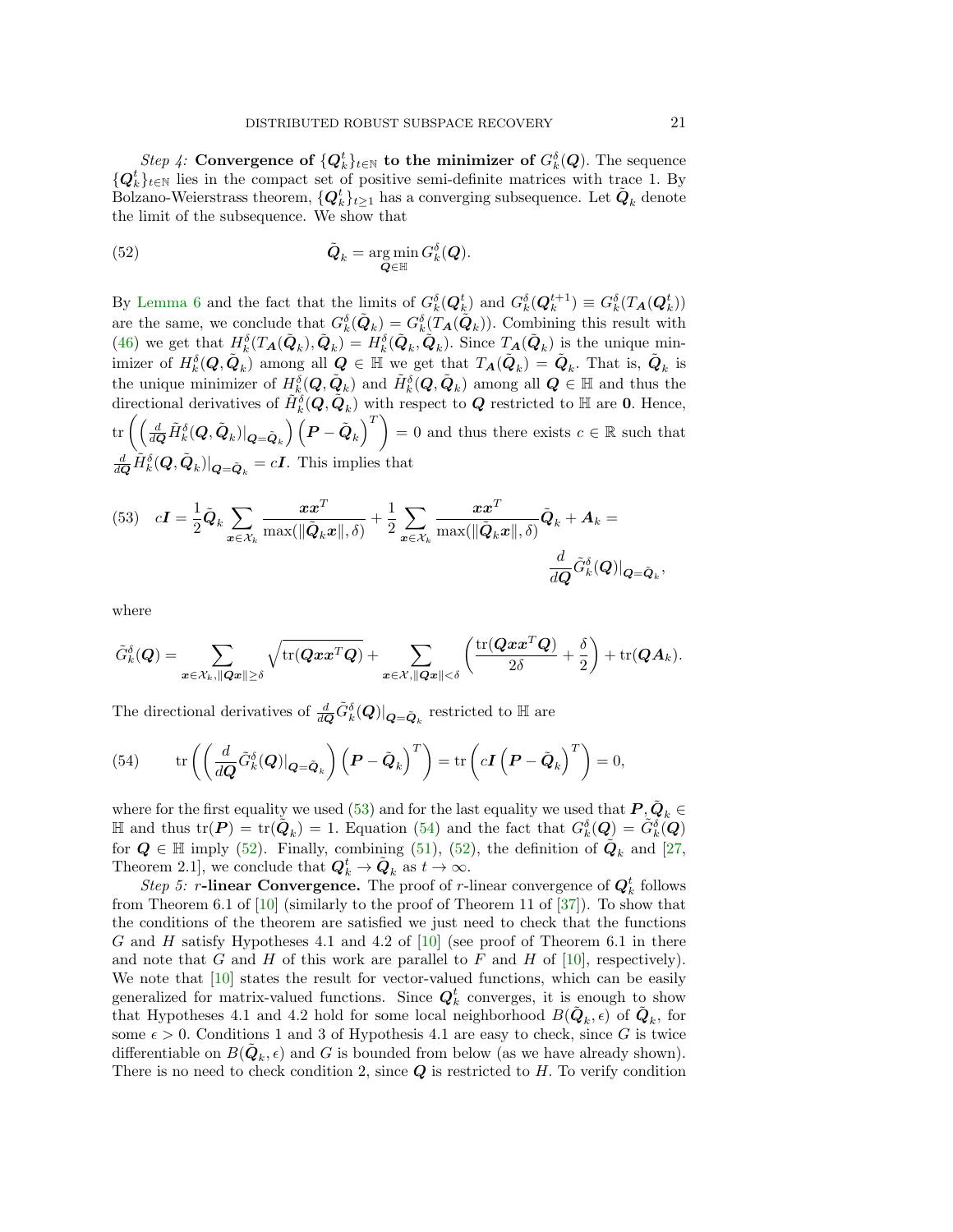1 of Hypothesis 4.2 we need to show that

<span id="page-21-4"></span>(55) 
$$
H_k^{\delta}(\mathbf{Q}_1, \mathbf{Q}_2) = G_k^{\delta}(\mathbf{Q}_2) + \text{tr}((\mathbf{Q}_1 - \mathbf{Q}_2)^T \frac{d}{d\mathbf{Q}} G_k^{\delta}(\mathbf{Q})|_{\mathbf{Q} = \mathbf{Q}_2}) + \frac{1}{2} \text{tr}((\mathbf{Q}_1 - \mathbf{Q}_2)^T C(\mathbf{Q}_2)(\mathbf{Q}_1 - \mathbf{Q}_2)).
$$

To prove [\(55\)](#page-21-4), we write its RHS as follows:

$$
\begin{aligned}&\sum_{\mathbf{x}\in\mathcal{X}_{k},\parallel\mathbf{Q}_{2}\mathbf{x}\parallel+\sum_{\mathbf{x}\in\mathcal{X}_{k},\parallel\mathbf{Q}_{2}\mathbf{x}\parallel<\delta}\left(\frac{\Vert\mathbf{Q}_{2}\mathbf{x}\Vert^{2}}{2\delta}+\frac{\delta}{2}\right)+\mathrm{tr}(\mathbf{Q}_{2}\mathbf{A}_{k})+\\&\mathrm{tr}\bigg((\mathbf{Q}_{1}-\mathbf{Q}_{2})^{T}\frac{1}{2}\bigg(\mathbf{Q}_{2}\sum_{\mathbf{x}\in\mathcal{X}_{k}}\frac{\mathbf{x}\mathbf{x}^{T}}{\max(\Vert\mathbf{Q}_{2}\mathbf{x}\Vert,\delta)}+\sum_{\mathbf{x}\in\mathcal{X}_{k}}\frac{\mathbf{x}\mathbf{x}^{T}}{\max(\Vert\mathbf{Q}_{2}\mathbf{x}\Vert,\delta)}\mathbf{Q}_{2}\bigg)+\mathbf{A}_{k}\bigg)+\\&\mathrm{tr}((\mathbf{Q}_{1}-\mathbf{Q}_{2})^{T}\frac{1}{2}C(\mathbf{Q}_{2})(\mathbf{Q}_{1}-\mathbf{Q}_{2})).\end{aligned}
$$

By setting  $C(\mathbf{Q}) = \sum_{x \in X_k} x x^T / \max(||\mathbf{Qx}||, \delta)$ , the above equation becomes

$$
\begin{split} & \sum_{\bm{x}\in\mathcal{X}_{k},\|\bm{Q}_{2}\bm{x}\|=\delta}\|\bm{Q}_{2}\bm{x}\|+\sum_{\bm{x}\in\mathcal{X}_{k},\|\bm{Q}_{2}\bm{x}\|<\delta}\left(\frac{\|\bm{Q}_{2}\bm{x}\|^{2}}{2\delta}+\frac{\delta}{2}\right)+\mathrm{tr}(\bm{Q}_{2}\bm{A}_{k})+\\ & \mathrm{tr}\bigg((\bm{Q}_{1}-\bm{Q}_{2})^{T}\bm{Q}_{2}\sum_{\bm{x}\in\mathcal{X}_{k}}\frac{\bm{x}\bm{x}^{T}}{\max(\|\bm{Q}_{2}\bm{x}\|,\delta)}+\bm{A}_{k}\bigg)+\\ & \mathrm{tr}\bigg((\bm{Q}_{1}-\bm{Q}_{2})^{T}\sum_{\bm{x}\in\mathcal{X}_{k}}\frac{\bm{x}\bm{x}^{T}}{2\max(\|\bm{Q}_{2}\bm{x}\|,\delta)}(\bm{Q}_{1}-\bm{Q}_{2})\bigg)=\sum_{\bm{x}\in\mathcal{X}_{k},\|\bm{Q}_{2}\bm{x}\|\ge\delta}\|\bm{Q}_{2}\bm{x}\|+\\ & \sum_{\bm{x}\in\mathcal{X}_{k},\|\bm{Q}_{2}\bm{x}\|<\delta}\bigg(\frac{\|\bm{Q}_{2}\bm{x}\|^{2}}{2\delta}+\frac{\delta}{2}\bigg)+\mathrm{tr}(\bm{Q}_{1}\bm{A}_{k})-\sum_{\bm{x}\in\mathcal{X}_{k}}\frac{\|\bm{Q}_{2}\bm{x}\|^{2}}{\max(\|\bm{Q}_{2}\bm{x}\|,\delta)}+\\ & \sum_{\bm{x}\in\mathcal{X}_{k}}\frac{\|\bm{Q}_{2}\bm{x}\|^{2}}{2\max(\|\bm{Q}_{2}\bm{x}\|,\delta)}+\sum_{\bm{x}\in\mathcal{X}_{k}}\frac{\|\bm{Q}_{1}\bm{x}\|^{2}}{2\max(\|\bm{Q}_{2}\bm{x}\|,\delta)}=\sum_{\bm{x}\in\mathcal{X}_{k}}\frac{\|\bm{Q}_{1}\bm{x}\|^{2}}{2\max(\|\bm{Q}_{2}\bm{x}\|,\delta)}+\\ & \sum_{\bm{x}\in\mathcal{X}_{k}}\frac{\max(\|\bm{Q}_{2}\bm{x}\|,\delta)}{2}+\mathrm{tr}(\bm{Q}_{1}\bm{A}_{k})=\textit{H}(\bm{Q}_{1},\bm{Q}_{2}). \end{split}
$$

That is, condition 1 of Hypothesis 4.2 is verified, conditions 2 and 3 follow directly from the definition of  $C(Q)$  and condition 4 follows from [\(43\)](#page-18-2).

### REFERENCES

- <span id="page-21-1"></span>[1] A. Aduroja, I. D. Schizas, and V. Maroulas. Distributed principal components analysis in sensor networks. In Acoustics, Speech and Signal Processing (ICASSP), 2013 IEEE International Conference on, pages 5850–5854, May 2013.
- <span id="page-21-3"></span>[2] D. Anguita, A. Ghio, L. Oneto, X. Parra, and J. L. Reyes-Ortiz. A public domain dataset for human activity recognition using smartphones. In 21st European Symposium on Artificial Neural Networks ESANN, Bruges, Belgium, 2013.
- <span id="page-21-0"></span>[3] Z. Bai, H. C. Raymond, and T. L. Franklin. Principal component analysis for distributed data sets with updating. In Proceedings of International workshop on Advanced Parallel Processing Technologies (APPT), 2005.
- <span id="page-21-2"></span>[4] R. H. Bartels and G. W. Stewart. Solution of the matrix equation AX+XB=C [F4] (algorithm 432). Commun. ACM, 15(9):820–826, 1972.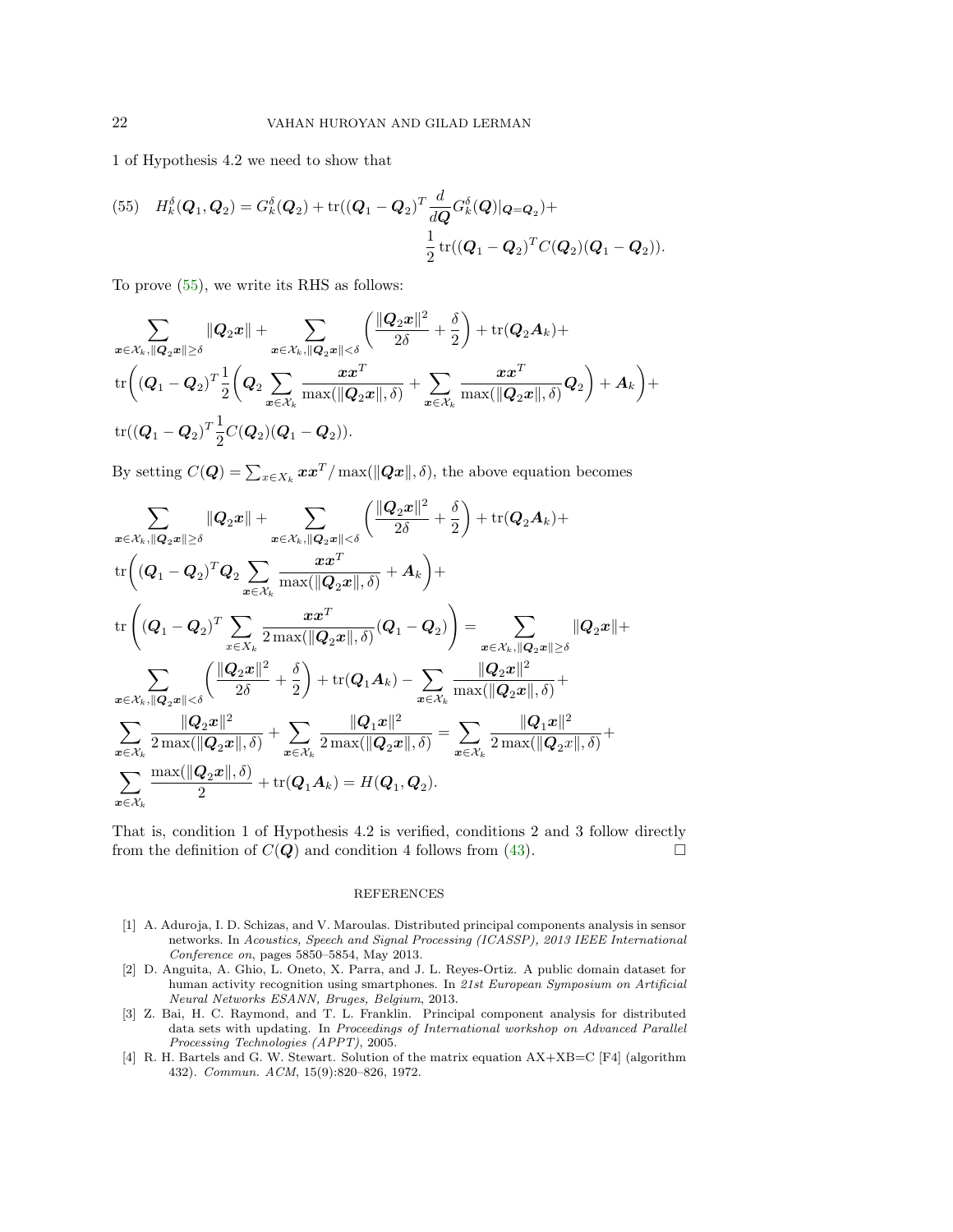- <span id="page-22-1"></span>[5] A. Bertrand and M. Moonen. Consensus-based distributed total least squares estimation in ad hoc wireless sensor networks. IEEE Trans. Signal Processing, 59(5):2320–2330, 2011.
- <span id="page-22-17"></span>[6] D. P. Bertsekas. Convex analysis and optimization. Athena Scientific, Belmont, MA, 2003. With Angelia Nedić and Asuman E. Ozdaglar.
- <span id="page-22-26"></span>[7] R. Bhatia and L. Elsner. Positive linear maps and the Lyapunov equation. In I. Gohberg and H. Langer, editors, Linear Operators and Matrices, volume 130 of Operator Theory: Advances and Applications, pages 107–120. Birkhuser, Basel, 2002.
- <span id="page-22-2"></span>[8] S. Boyd, N. Parikh, E. Chu, B. Peleato, and J. Eckstein. Distributed optimization and statistical learning via the alternating direction method of multipliers. Found. Trends Mach. Learn., 3(1):1–122, January 2011.
- <span id="page-22-19"></span>[9] S. Boyd and L. Vandenberghe. Convex optimization. Cambridge University Press, Cambridge, 2004.
- <span id="page-22-25"></span>[10] T. Chan and P. Mulet. On the convergence of the lagged diffusivity fixed point method in total variation image restoration. SIAM Journal on Numerical Analysis, 36(2):354-367, 1999.
- <span id="page-22-7"></span>[11] T.H. Chang, M. Hong, and X. Wang. Multi-agent distributed optimization via inexact consensus ADMM. IEEE Trans. Signal Processing, 63(2):482–497, 2015.
- <span id="page-22-0"></span>[12] J. Chen and A. H. Sayed. Diffusion adaptation strategies for distributed optimization and learning over networks. IEEE Transactions on Signal Processing, 60(8):4289–4305, 2012.
- <span id="page-22-20"></span>[13] K. L. Clarkson and D. P. Woodruff. Input sparsity and hardness for robust subspace approximation. In Foundations of Computer Science (FOCS), 2015 IEEE 56th Annual Symposium on, pages 310–329. IEEE, 2015.
- <span id="page-22-9"></span>[14] P. Forero, A. Cano, and G. Giannakis. Consensus-based distributed support vector machines. J. Mach. Learn. Res., 11:1663–1707, 2010.
- <span id="page-22-21"></span>[15] N. Halko, P. Martinsson, and J. Tropp. Finding structure with randomness: Probabilistic algorithms for constructing approximate matrix decompositions. SIAM review, 53(2):217– 288, 2011.
- <span id="page-22-3"></span>[16] B. Johansson, C.M. Carretti, and M. Johansson. On distributed optimization using peer-to-peer communications in wireless sensor networks. In Sensor, Mesh and Ad Hoc Communications and Networks, pages 497–505, June 2008.
- <span id="page-22-24"></span>[17] S. M. Kakade, S. Shalev-Shwartz, and A. Tewari. Regularization techniques for learning with matrices. J. Mach. Learn. Res., 13:1865–1890, 2012.
- <span id="page-22-16"></span>[18] G. Lerman and T. Maunu. Fast, robust and non-convex subspace recovery. Information and Inference: A Journal of the IMA, pages 1–60, 2017.
- <span id="page-22-14"></span>[19] G. Lerman and T. Maunu. An Overview of Robust Subspace Recovery.  $ArXiv$  e-prints, 2018.
- <span id="page-22-15"></span>[20] G. Lerman, M. McCoy, J. Tropp, and T. Zhang. Robust computation of linear models by convex relaxation. Foundations of Computational Mathematics, 15(2):363–410, 2015.
- <span id="page-22-10"></span>[21] Y. Liang, M. Balcan, V. Kanchanapally, and D. Woodruff. Improved distributed principal component analysis. In Advances in Neural Information Processing Systems, pages 3113– 3121, 2014.
- <span id="page-22-22"></span>[22] M. Lichman. UCI Machine Learning Repository, 2013.
- <span id="page-22-8"></span>[23] G. Mateos, J. Bazerque, and G. Giannakis. Distributed sparse linear regression. IEEE Transactions on Signal Processing, 10(58):5262–5276, 2010.
- <span id="page-22-11"></span>[24] Z. Meng, A. Wiesel, and A. Hero III. Distributed principal component analysis on networks via directed graphical models. In Acoustics, Speech and Signal Processing (ICASSP), 2012 IEEE International Conference on, pages 2877–2880. IEEE, 2012.
- <span id="page-22-5"></span>[25] A. Nedić and A. Ozdaglar. Cooperative distributed multi-agent optimization. In Convex Optimization in Signal Processing and Communications. Cambridge University Press, 2010.
- <span id="page-22-6"></span>[26] A. Nedić and A. E. Ozdaglar. Distributed subgradient methods for multi-agent optimization. IEEE Trans. Automat. Contr., 54(1):48–61, 2009.
- <span id="page-22-27"></span>[27] M. Ostrowski. Solution of equations and systems of equations. Pure and applied mathematics. Academic Press, 1966.
- <span id="page-22-12"></span>[28] H. Qi, T. Wang, and D. Birdwell. Global Principal Component Analysis for Dimensionality Reduction in Distributed Data Mining, chapter 19, pages 327–342. CRC Press, 2004.
- <span id="page-22-13"></span>[29] Y. Qu, G. Ostrouchov, N. Samatova, and A. Geist. Principal component analysis for dimension reduction in massive distributed data sets. In SIAM International Conference on Data Mining, 2002.
- <span id="page-22-4"></span>[30] M. G. Rabbat, R. D. Nowak, and J. A. Bucklew. Generalized consensus computation in networked systems with erasure links. In IEEE 6th Workshop on Signal Processing Advances in Wireless Communications, 2005., pages 1088–1092, June 2005.
- <span id="page-22-18"></span>[31] R. T. Rockafellar. Convex analysis. Princeton Mathematical Series, No. 28. Princeton University Press, Princeton, N.J., 1970.
- <span id="page-22-23"></span>[32] T. Sarlos. Improved approximation algorithms for large matrices via random projections. In